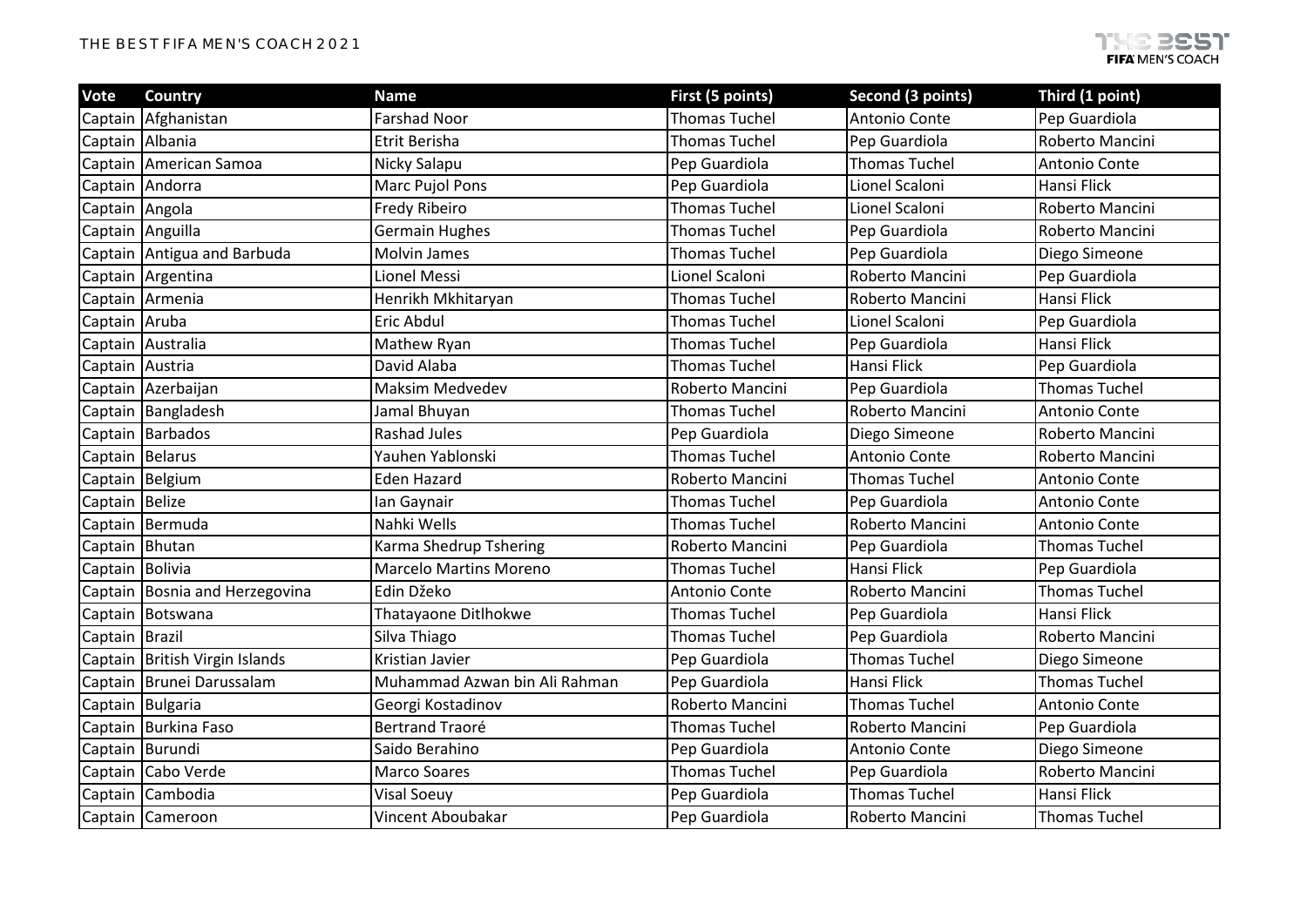| Captain Canada  |                                  | Atiba Hutchinson              | Pep Guardiola        | Roberto Mancini      | Hansi Flick          |
|-----------------|----------------------------------|-------------------------------|----------------------|----------------------|----------------------|
|                 | Captain Cayman Islands           | Joshewa Frederick-Charlery    | <b>Thomas Tuchel</b> | Roberto Mancini      | Antonio Conte        |
|                 | Captain Central African Republic | Saint Cyr Ngam-Ngam           | Antonio Conte        | Lionel Scaloni       | Diego Simeone        |
| Captain Chad    |                                  | <b>Madtoingue Constant</b>    | <b>Thomas Tuchel</b> | Pep Guardiola        | Diego Simeone        |
| Captain Chile   |                                  | Claudio Bravo Muñoz           | Pep Guardiola        | <b>Thomas Tuchel</b> | Lionel Scaloni       |
|                 | Captain China PR                 | Xi Wu                         | Roberto Mancini      | <b>Thomas Tuchel</b> | Hansi Flick          |
|                 | Captain Chinese Taipei           | Chun-Ching Wu                 | Roberto Mancini      | Pep Guardiola        | <b>Thomas Tuchel</b> |
|                 | Captain Colombia                 | David Ospina Ramírez          | <b>Thomas Tuchel</b> | Diego Simeone        | Pep Guardiola        |
|                 | Captain Comoros                  | Nadjim Abdou                  | Roberto Mancini      | <b>Thomas Tuchel</b> | Hansi Flick          |
| Captain Congo   |                                  | Christoffer Mafoumbi          | <b>Thomas Tuchel</b> | Antonio Conte        | Hansi Flick          |
|                 | Captain Congo DR                 | <b>Marcel Tisserand</b>       | <b>Thomas Tuchel</b> | Hansi Flick          | Pep Guardiola        |
|                 | Captain Costa Rica               | Bryan Ruiz González           | <b>Thomas Tuchel</b> | Pep Guardiola        | Lionel Scaloni       |
| Captain Croatia |                                  | Luka Modrić                   | <b>Thomas Tuchel</b> | Roberto Mancini      | Pep Guardiola        |
| Captain Cuba    |                                  | Aricheell Hernández Mora      | <b>Thomas Tuchel</b> | Pep Guardiola        | Hansi Flick          |
|                 | Captain Curaçao                  | Leandro Bacuna                | Pep Guardiola        | <b>Thomas Tuchel</b> | Hansi Flick          |
| Captain Cyprus  |                                  | Kostakis Artymatas            | <b>Thomas Tuchel</b> | Antonio Conte        | Pep Guardiola        |
|                 | Captain Czech Republic           | Tomáš Souček                  | Pep Guardiola        | <b>Thomas Tuchel</b> | Diego Simeone        |
|                 | Captain Denmark                  | Simon Kjaer                   | <b>Thomas Tuchel</b> | Roberto Mancini      | Hansi Flick          |
|                 | Captain Djibouti                 | <b>Youssouf Batio</b>         | Pep Guardiola        | <b>Thomas Tuchel</b> | Roberto Mancini      |
|                 | Captain Dominica                 | <b>Glenson Vincent Prince</b> | Roberto Mancini      | <b>Thomas Tuchel</b> | Pep Guardiola        |
|                 | Captain Dominican Republic       | Carlos Heredia Fontana        | <b>Thomas Tuchel</b> | Diego Simeone        | Pep Guardiola        |
|                 | Captain Ecuador                  | Enner Valencia Lastra         | <b>Thomas Tuchel</b> | Pep Guardiola        | Hansi Flick          |
| Captain Egypt   |                                  | <b>Mohamed Salah</b>          | <b>Thomas Tuchel</b> | Pep Guardiola        | Roberto Mancini      |
|                 | Captain El Salvador              | Alex Roldan                   | Diego Simeone        | <b>Thomas Tuchel</b> | Pep Guardiola        |
|                 | Captain England                  | Harry Kane                    | Antonio Conte        | <b>Thomas Tuchel</b> | Pep Guardiola        |
|                 | Captain Equatorial Guinea        | Pedro Mba Obiang Avomo        | <b>Thomas Tuchel</b> | Roberto Mancini      | Lionel Scaloni       |
| Captain Estonia |                                  | Konstantin Vassiljev          | Roberto Mancini      | Lionel Scaloni       | Pep Guardiola        |
|                 | Captain Eswatini                 | Sanele Tshawuka               | <b>Thomas Tuchel</b> | Pep Guardiola        | Diego Simeone        |
|                 | Captain Ethiopia                 | Getaneh Kebede Gebeto         | <b>Thomas Tuchel</b> | Antonio Conte        | Pep Guardiola        |
|                 | Captain   Faroe Islands          | Hallur Hansson                | Roberto Mancini      | <b>Thomas Tuchel</b> | Pep Guardiola        |
| Captain Fiji    |                                  | Roy Krishna                   | <b>Thomas Tuchel</b> | Pep Guardiola        | Diego Simeone        |
| Captain Finland |                                  | Lukas Hradecky                | <b>Thomas Tuchel</b> | Roberto Mancini      | Hansi Flick          |
| Captain France  |                                  | <b>Hugo Lloris</b>            | Lionel Scaloni       | Roberto Mancini      | <b>Thomas Tuchel</b> |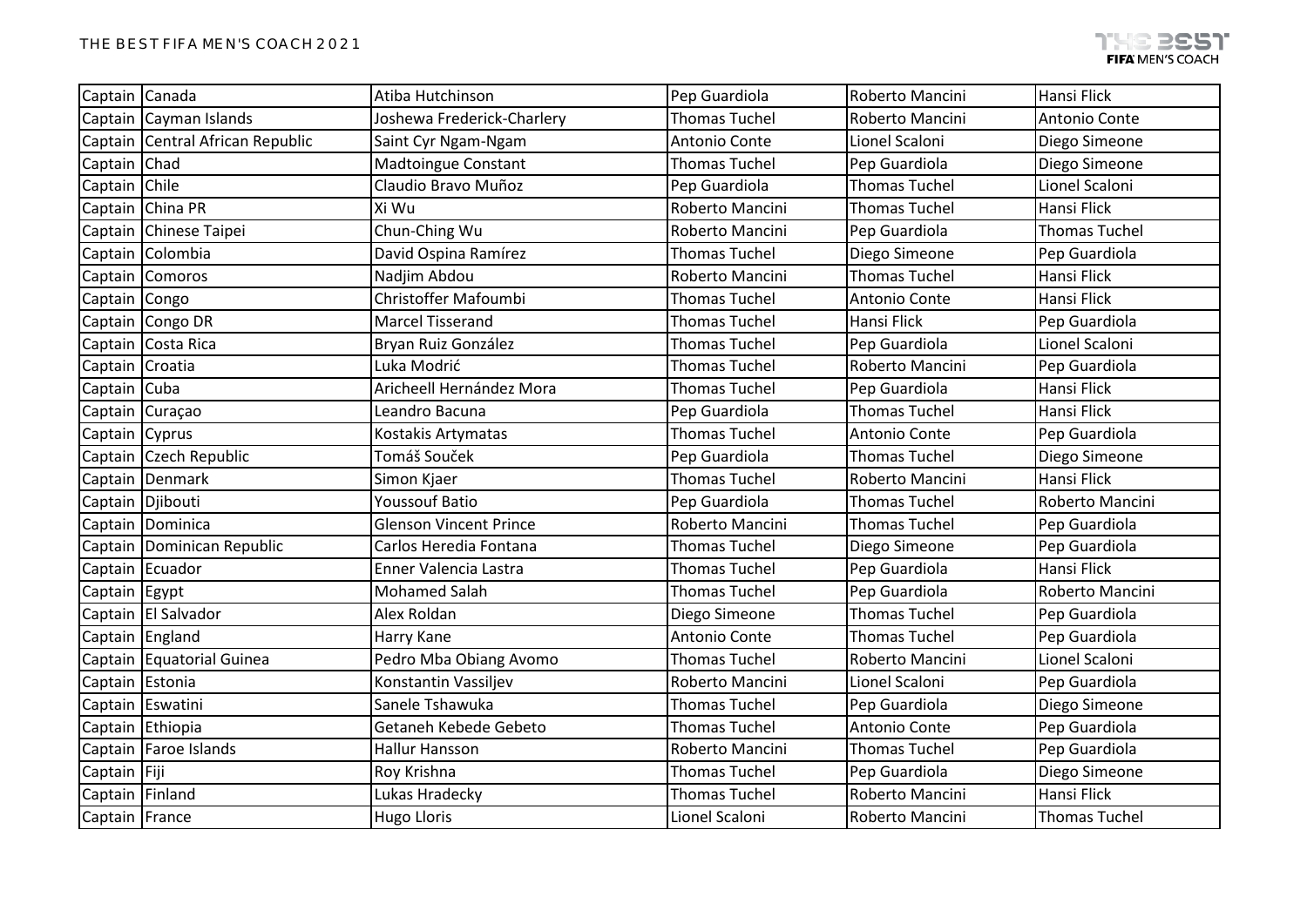| Captain Gambia    |                         | <b>Omar Colley</b>           | Roberto Mancini      | <b>Thomas Tuchel</b> | Pep Guardiola        |
|-------------------|-------------------------|------------------------------|----------------------|----------------------|----------------------|
|                   | Captain Georgia         | Jaba Kankava                 | Roberto Mancini      | Hansi Flick          | <b>Thomas Tuchel</b> |
|                   | Captain Germany         | <b>Manuel Neuer</b>          | Hansi Flick          | Pep Guardiola        | <b>Thomas Tuchel</b> |
| Captain Ghana     |                         | Andre Ayew                   | Roberto Mancini      | <b>Hansi Flick</b>   | <b>Thomas Tuchel</b> |
|                   | Captain Gibraltar       | Roy Chipolina                | Roberto Mancini      | Pep Guardiola        | Antonio Conte        |
| Captain Greece    |                         | <b>Anastasios Bakasetas</b>  | Pep Guardiola        | <b>Thomas Tuchel</b> | Roberto Mancini      |
|                   | Captain Grenada         | <b>Aaron Pierre</b>          | <b>Thomas Tuchel</b> | Roberto Mancini      | Pep Guardiola        |
| Captain Guam      |                         | Jason Ryan Quitugua Cunliffe | <b>Thomas Tuchel</b> | Roberto Mancini      | Pep Guardiola        |
|                   | Captain Guatemala       | José Carlos Pinto Samayoa    | Pep Guardiola        | <b>Thomas Tuchel</b> | Lionel Scaloni       |
|                   | Captain Guinea-Bissau   | Jonas Asvedo Mendes          | <b>Thomas Tuchel</b> | Roberto Mancini      | Hansi Flick          |
| Captain Guyana    |                         | <b>Matthew Briggs</b>        | Pep Guardiola        | Antonio Conte        | Diego Simeone        |
| Captain Haiti     |                         | Soni Mustivar                | Hansi Flick          | Pep Guardiola        | <b>Thomas Tuchel</b> |
|                   | Captain Honduras        | Maynor Figueroa              | <b>Thomas Tuchel</b> | Roberto Mancini      | Lionel Scaloni       |
|                   | Captain Hong Kong       | Yang Huang                   | <b>Thomas Tuchel</b> | Pep Guardiola        | Hansi Flick          |
|                   | Captain Hungary         | Ádám Szalai                  | <b>Thomas Tuchel</b> | Pep Guardiola        | Roberto Mancini      |
| Captain Iceland   |                         | Birkir Bjarnason             | Pep Guardiola        | Roberto Mancini      | <b>Thomas Tuchel</b> |
| Captain India     |                         | Sunil Chhetri                | <b>Thomas Tuchel</b> | Pep Guardiola        | Hansi Flick          |
|                   | Captain Indonesia       | Darmono Evan Dimas           | Pep Guardiola        | Antonio Conte        | Diego Simeone        |
| Captain   IR Iran |                         | Ehsan Hajisafi               | <b>Thomas Tuchel</b> | Roberto Mancini      | Pep Guardiola        |
| Captain Iraq      |                         | Amjed Attwan                 | Pep Guardiola        | Roberto Mancini      | Diego Simeone        |
| Captain           | Israel                  | <b>Bibars Natcho</b>         | <b>Thomas Tuchel</b> | Pep Guardiola        | <b>Hansi Flick</b>   |
| Captain Italy     |                         | Giorgio Chiellini            | Roberto Mancini      | <b>Thomas Tuchel</b> | Antonio Conte        |
| Captain           | Japan                   | Maya Yoshida                 | <b>Thomas Tuchel</b> | Pep Guardiola        | Antonio Conte        |
| Captain Jordan    |                         | Mutaz Yassin                 | Pep Guardiola        | Diego Simeone        | Roberto Mancini      |
|                   | Captain Kazakhstan      | <b>Azat Nurgaliyev</b>       | <b>Thomas Tuchel</b> | Pep Guardiola        | Diego Simeone        |
| Captain Kenya     |                         | Michael Olunga Ogada         | <b>Thomas Tuchel</b> | Pep Guardiola        | Hansi Flick          |
|                   | Captain Korea DPR       | Il-Gwan Jong                 | Pep Guardiola        | Diego Simeone        | Hansi Flick          |
|                   | Captain Korea Republic  | Heung Min Son                | Antonio Conte        | <b>Thomas Tuchel</b> | Pep Guardiola        |
| Captain Kosovo    |                         | Samir Ujkani                 | Roberto Mancini      | <b>Thomas Tuchel</b> | Pep Guardiola        |
| Captain Kuwait    |                         | <b>Bader Almotawaa</b>       | <b>Thomas Tuchel</b> | Roberto Mancini      | Hansi Flick          |
|                   | Captain Kyrgyz Republic | Valerii Kichin               | <b>Thomas Tuchel</b> | <b>Hansi Flick</b>   | Pep Guardiola        |
| Captain Laos      |                         | Soukaphone Vongchiengkham    | Pep Guardiola        | <b>Thomas Tuchel</b> | Lionel Scaloni       |
| Captain Latvia    |                         | Antonijs Černomordijs        | <b>Thomas Tuchel</b> | Roberto Mancini      | Antonio Conte        |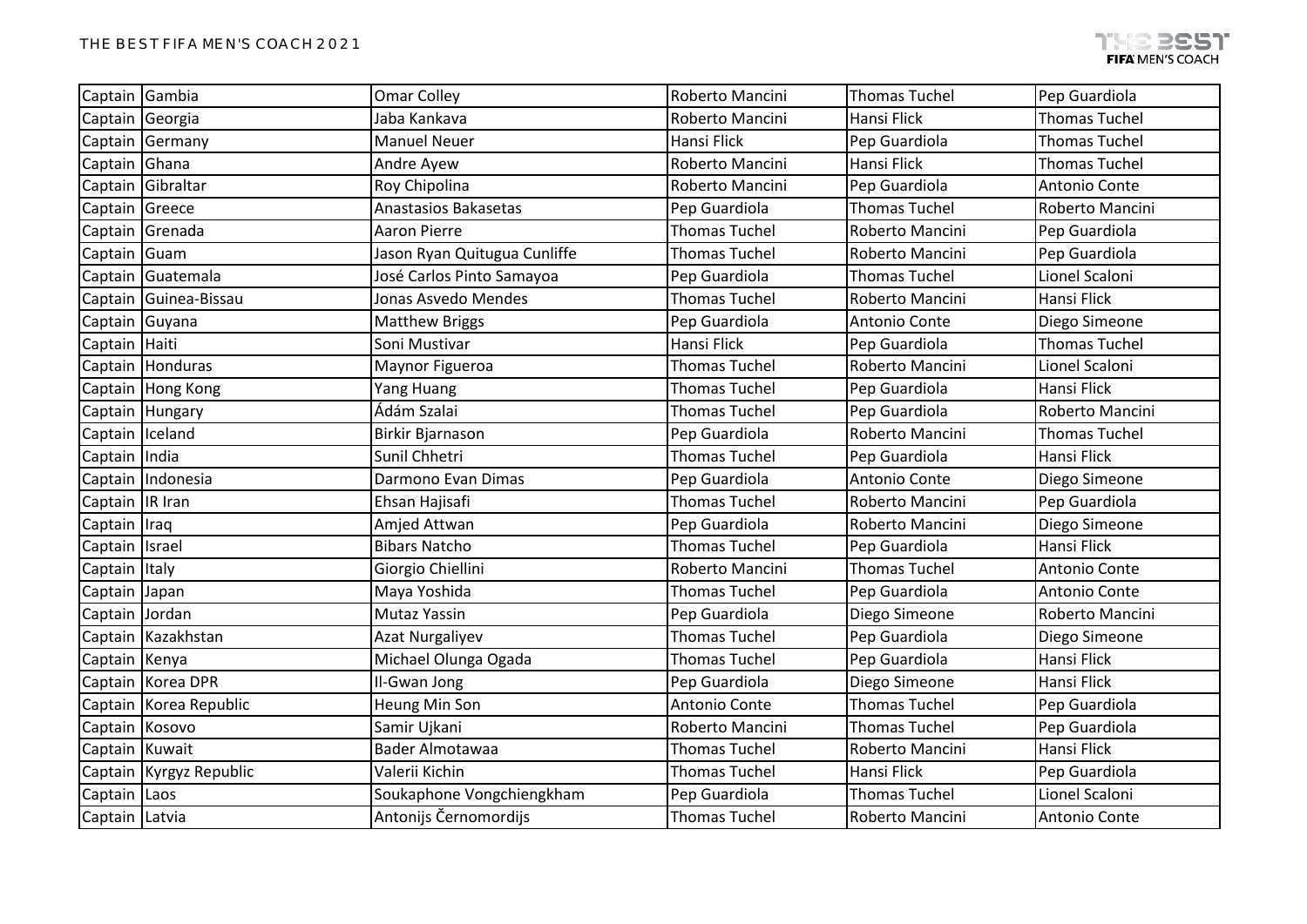|               | Captain Lebanon          | <b>Hassan Maatouk</b>            | Pep Guardiola        | <b>Thomas Tuchel</b> | Hansi Flick          |
|---------------|--------------------------|----------------------------------|----------------------|----------------------|----------------------|
| Captain       | Lesotho                  | <b>Basia Kenneth Makepe</b>      | <b>Thomas Tuchel</b> | Pep Guardiola        | Antonio Conte        |
| Captain       | Liechtenstein            | Nicolas Hasler                   | <b>Thomas Tuchel</b> | Hansi Flick          | Roberto Mancini      |
| Captain       | Lithuania                | <b>Ernestas Setkus</b>           | Pep Guardiola        | <b>Thomas Tuchel</b> | Roberto Mancini      |
| Captain       | Luxembourg               | Laurent Jans                     | Roberto Mancini      | <b>Thomas Tuchel</b> | Hansi Flick          |
| Captain       | Macau                    | Nicholas Mário De Almeida Torrão | <b>Thomas Tuchel</b> | Diego Simeone        | Roberto Mancini      |
|               | Captain Madagascar       | Ibrahim Samuel Amada             | Hansi Flick          | Roberto Mancini      | <b>Thomas Tuchel</b> |
|               | Captain Malawi           | Limbikani Mzava                  | <b>Thomas Tuchel</b> | Pep Guardiola        | Diego Simeone        |
|               | Captain Malaysia         | Aidil Zafuan Radzak              | Roberto Mancini      | Pep Guardiola        | <b>Thomas Tuchel</b> |
|               | Captain Maldives         | Akram Abdul Ghanee               | <b>Thomas Tuchel</b> | Pep Guardiola        | <b>Hansi Flick</b>   |
| Captain Mali  |                          | Hamari Traoré                    | <b>Thomas Tuchel</b> | Roberto Mancini      | Antonio Conte        |
| Captain Malta |                          | Andrei Agius                     | Roberto Mancini      | <b>Thomas Tuchel</b> | Pep Guardiola        |
| Captain       | Mauritania               | Abdoul Ba                        | Hansi Flick          | <b>Thomas Tuchel</b> | Antonio Conte        |
|               | Captain   Mauritius      | Lindsay Rose                     | Roberto Mancini      | <b>Thomas Tuchel</b> | Antonio Conte        |
|               | Captain Mexico           | Guillermo Ochoa                  | <b>Thomas Tuchel</b> | Roberto Mancini      | Pep Guardiola        |
|               | Captain Moldova          | Artur Ionita                     | <b>Thomas Tuchel</b> | Roberto Mancini      | Pep Guardiola        |
|               | Captain Mongolia         | Tsend-Ayush Khurelbaatar         | <b>Thomas Tuchel</b> | Pep Guardiola        | Diego Simeone        |
|               | Captain Montenegro       | Stevan Jovetić                   | Antonio Conte        | Hansi Flick          | <b>Thomas Tuchel</b> |
|               | Captain   Montserrat     | Lyle Taylor                      | Roberto Mancini      | Pep Guardiola        | <b>Thomas Tuchel</b> |
|               | Captain Morocco          | Romain Ghanem Saïss              | <b>Thomas Tuchel</b> | Roberto Mancini      | Antonio Conte        |
|               | Captain Mozambique       | Elias Gaspar Pelembe             | Pep Guardiola        | Roberto Mancini      | <b>Thomas Tuchel</b> |
|               | Captain Myanmar          | Maung Maung Lwin                 | Pep Guardiola        | <b>Thomas Tuchel</b> | Antonio Conte        |
|               | Captain Namibia          | Petrus Shitembi                  | <b>Thomas Tuchel</b> | <b>Hansi Flick</b>   | Roberto Mancini      |
| Captain Nepal |                          | Kiran Chemjong                   | Roberto Mancini      | Lionel Scaloni       | <b>Thomas Tuchel</b> |
|               | Captain Netherlands      | Virgil van Dijk                  | <b>Thomas Tuchel</b> | Pep Guardiola        | Hansi Flick          |
|               | Captain New Caledonia    | Joel Wakanumune                  | Pep Guardiola        | <b>Thomas Tuchel</b> | Diego Simeone        |
| Captain       | New Zealand              | <b>Winston Reid</b>              | <b>Thomas Tuchel</b> | Roberto Mancini      | Pep Guardiola        |
|               | Captain Nicaragua        | Juan Barrera                     | Roberto Mancini      | Diego Simeone        | Lionel Scaloni       |
| Captain Niger |                          | Youssouf Oumarou                 | <b>Thomas Tuchel</b> | Roberto Mancini      | Pep Guardiola        |
|               | Captain Nigeria          | Ahmed Musa                       | Roberto Mancini      | <b>Thomas Tuchel</b> | Antonio Conte        |
|               | Captain North Macedonia  | Stefan Ristovski                 | Roberto Mancini      | Antonio Conte        | Pep Guardiola        |
|               | Captain Northern Ireland | <b>Steven Davis</b>              | Roberto Mancini      | <b>Thomas Tuchel</b> | Pep Guardiola        |
|               | Captain Norway           | Martin Ødegaard                  | Roberto Mancini      | Pep Guardiola        | <b>Thomas Tuchel</b> |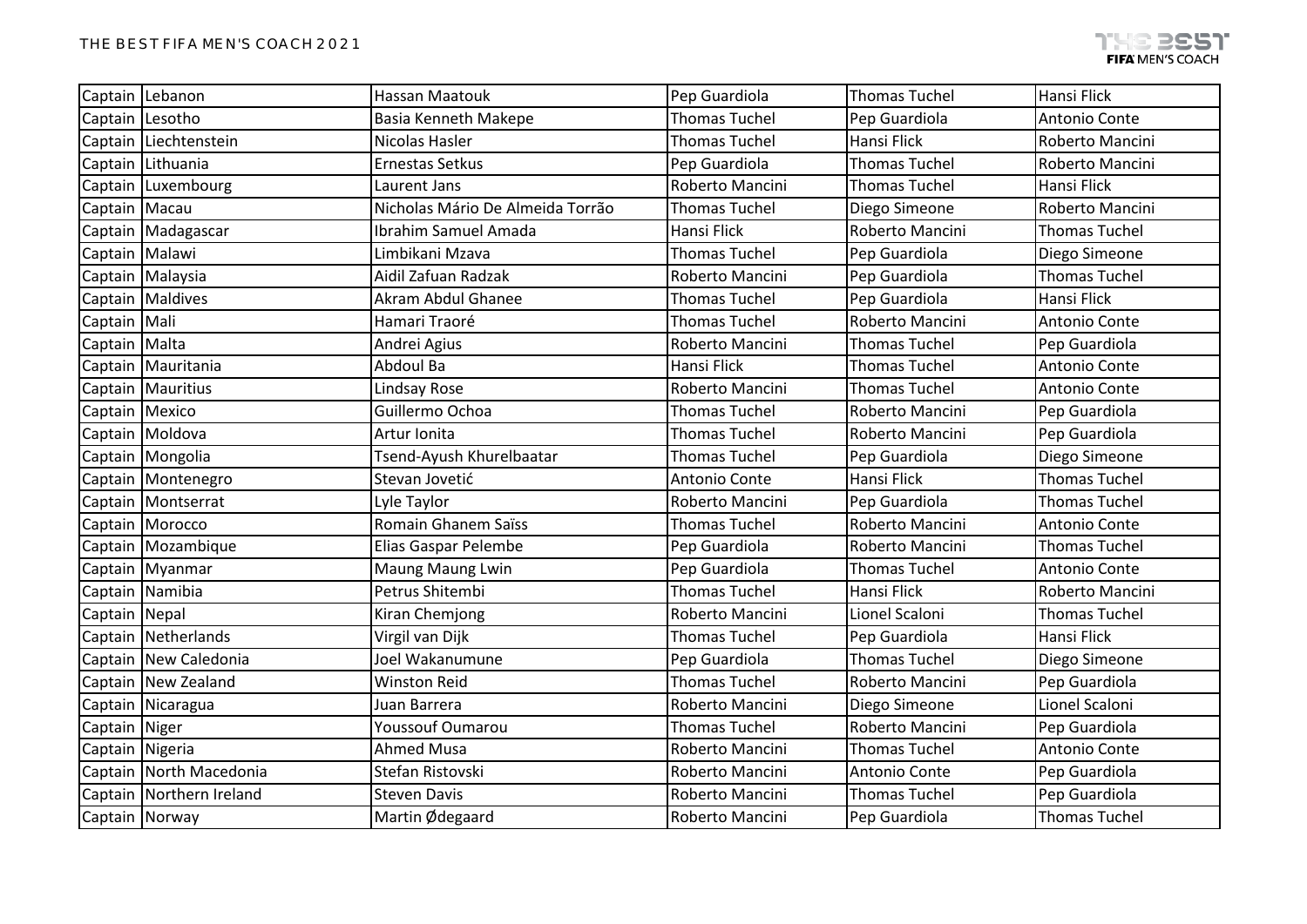| Captain Oman     |                               | Mohsin Jouhar                | Pep Guardiola        | <b>Thomas Tuchel</b> | Roberto Mancini      |
|------------------|-------------------------------|------------------------------|----------------------|----------------------|----------------------|
|                  | Captain   Palestine           | Abdelatif Albahdari          | Diego Simeone        | Pep Guardiola        | Roberto Mancini      |
|                  | Captain   Panama              | <b>Anibal Godoy</b>          | <b>Thomas Tuchel</b> | Pep Guardiola        | Roberto Mancini      |
|                  | Captain Papua New Guinea      | David Muta                   | Pep Guardiola        | Diego Simeone        | <b>Thomas Tuchel</b> |
|                  | Captain Paraguay              | Gustavo Gómez                | Pep Guardiola        | <b>Thomas Tuchel</b> | Lionel Scaloni       |
| Captain   Peru   |                               | José Paolo Guerrero Gonzales | <b>Thomas Tuchel</b> | Antonio Conte        | Pep Guardiola        |
|                  | Captain Philippines           | Stephan Markus Schröck       | <b>Thomas Tuchel</b> | Hansi Flick          | Pep Guardiola        |
| Captain   Poland |                               | Robert Lewandowski           | Hansi Flick          | <b>Thomas Tuchel</b> | Pep Guardiola        |
|                  | Captain Portugal              | Cristiano Ronaldo            | Roberto Mancini      | <b>Thomas Tuchel</b> | Lionel Scaloni       |
|                  | Captain Puerto Rico           | Nicolas Cardona              | <b>Thomas Tuchel</b> | Hansi Flick          | Roberto Mancini      |
| Captain Qatar    |                               | Hassan Alhaydos              | <b>Thomas Tuchel</b> | Pep Guardiola        | Hansi Flick          |
|                  | Captain Republic of Ireland   | Seamus Coleman               | Roberto Mancini      | <b>Thomas Tuchel</b> | Pep Guardiola        |
|                  | Captain Romania               | Vlad Chiricheș               | <b>Thomas Tuchel</b> | Pep Guardiola        | Roberto Mancini      |
| Captain Russia   |                               | Georgii Dzhikiia             | <b>Thomas Tuchel</b> | Pep Guardiola        | Diego Simeone        |
|                  | Captain Rwanda                | Haruna Niyonzima             | Pep Guardiola        | Diego Simeone        | Roberto Mancini      |
| Captain Samoa    |                               | Andrew Setefano              | Roberto Mancini      | Pep Guardiola        | <b>Thomas Tuchel</b> |
|                  | Captain San Marino            | Manuel Battistini            | Roberto Mancini      | <b>Thomas Tuchel</b> | Pep Guardiola        |
|                  | Captain São Tomé and Príncipe | Joazhifel Sousa Pontes       | <b>Thomas Tuchel</b> | Roberto Mancini      | Pep Guardiola        |
|                  | Captain Saudi Arabia          | Salman Alfaraj               | Pep Guardiola        | <b>Thomas Tuchel</b> | Hansi Flick          |
|                  | Captain Scotland              | <b>Andrew Robertson</b>      | Roberto Mancini      | <b>Thomas Tuchel</b> | Pep Guardiola        |
| Captain Senegal  |                               | Kalidou Koulibaly            | Roberto Mancini      | <b>Thomas Tuchel</b> | <b>Hansi Flick</b>   |
| Captain Serbia   |                               | Dušan Tadić                  | <b>Thomas Tuchel</b> | Pep Guardiola        | Roberto Mancini      |
|                  | Captain Sierra Leone          | Yeami Dunia                  | <b>Thomas Tuchel</b> | Antonio Conte        | Pep Guardiola        |
|                  | Captain Singapore             | Hariss Harun                 | Roberto Mancini      | <b>Thomas Tuchel</b> | Lionel Scaloni       |
|                  | Captain Slovakia              | <b>Marek Hamsik</b>          | Roberto Mancini      | <b>Hansi Flick</b>   | Pep Guardiola        |
|                  | Captain Slovenia              | Jan Oblak                    | Diego Simeone        | <b>Thomas Tuchel</b> | Pep Guardiola        |
|                  | Captain Solomon Islands       | Jerry Donga                  | Pep Guardiola        | <b>Thomas Tuchel</b> | Diego Simeone        |
| Captain Somalia  |                               | <b>Omar Mohamed</b>          | Pep Guardiola        | <b>Thomas Tuchel</b> | Antonio Conte        |
|                  | Captain South Africa          | Ronwen Williams              | <b>Thomas Tuchel</b> | Pep Guardiola        | Hansi Flick          |
|                  | Captain South Sudan           | Peter Mabok                  | Diego Simeone        | Roberto Mancini      | Antonio Conte        |
| Captain Spain    |                               | Sergio Busquets Burgos       | Pep Guardiola        | <b>Thomas Tuchel</b> | Roberto Mancini      |
|                  | Captain Sri Lanka             | Sujan Perera                 | Roberto Mancini      | <b>Thomas Tuchel</b> | Hansi Flick          |
|                  | Captain St Kitts and Nevis    | Julani Archibald             | Hansi Flick          | <b>Thomas Tuchel</b> | Roberto Mancini      |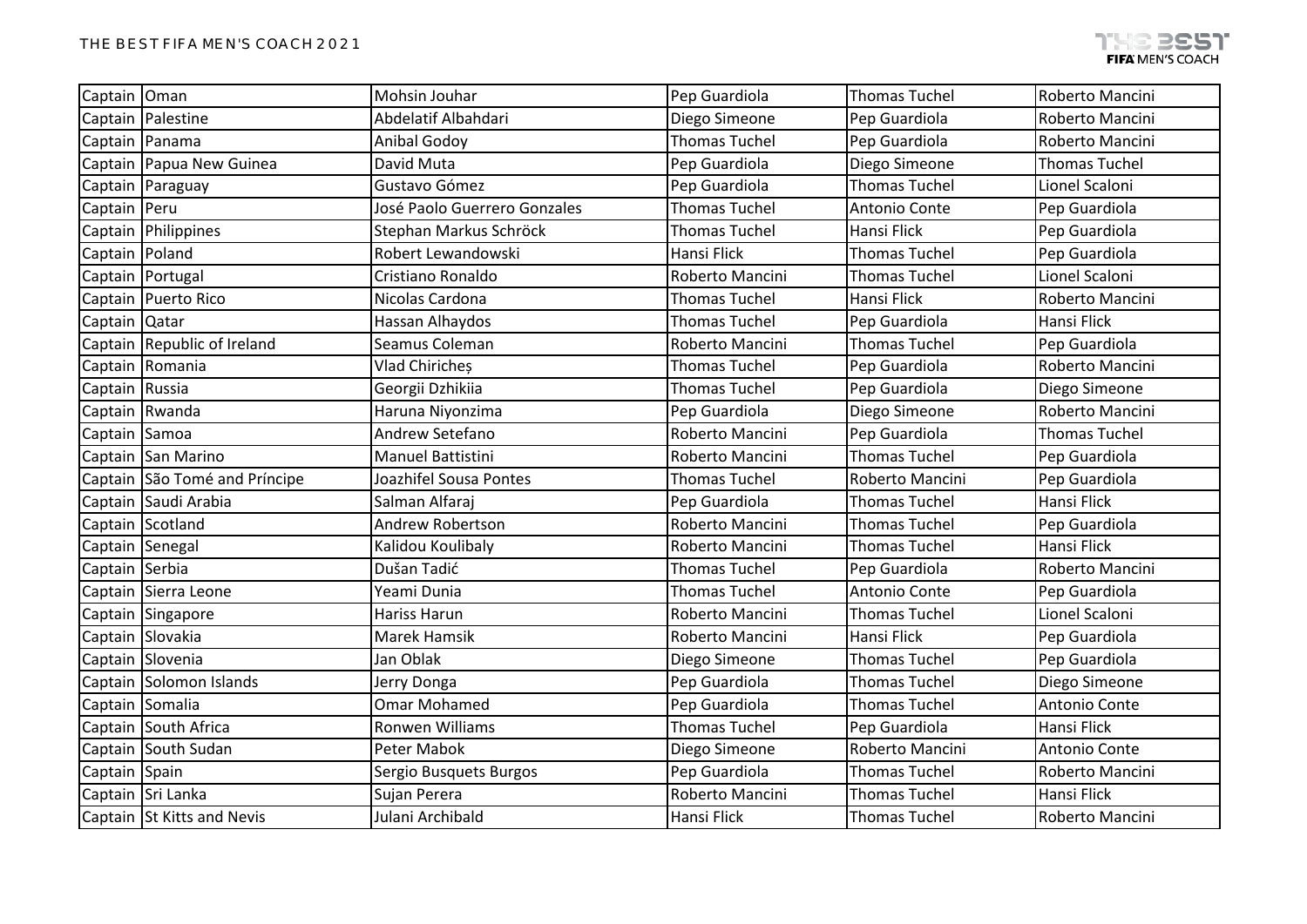| Captain St Lucia |                                       | <b>Melvin Doxilly</b>      | <b>Thomas Tuchel</b> | Pep Guardiola        | Hansi Flick          |
|------------------|---------------------------------------|----------------------------|----------------------|----------------------|----------------------|
|                  | Captain St Vincent and the Grenadines | Dorren Hamlet              | <b>Thomas Tuchel</b> | Roberto Mancini      | Antonio Conte        |
|                  | Captain Sweden                        | Victor Lindelöf            | Roberto Mancini      | Hansi Flick          | Lionel Scaloni       |
|                  | Captain Switzerland                   | <b>Granit Xhaka</b>        | Roberto Mancini      | Antonio Conte        | <b>Thomas Tuchel</b> |
| Captain Syria    |                                       | <b>Omar Alsomah</b>        | Pep Guardiola        | Diego Simeone        | Lionel Scaloni       |
| Captain Tahiti   |                                       | Teaonui Tehau              | Pep Guardiola        | <b>Thomas Tuchel</b> | Roberto Mancini      |
|                  | Captain Tajikistan                    | Alisher Dzhalilov          | <b>Thomas Tuchel</b> | Pep Guardiola        | Roberto Mancini      |
|                  | Captain Tanzania                      | Mbwana Ally Samatta        | <b>Thomas Tuchel</b> | Roberto Mancini      | Lionel Scaloni       |
|                  | Captain Thailand                      | Chanathip Songkrasin       | <b>Thomas Tuchel</b> | Pep Guardiola        | Antonio Conte        |
|                  | Captain Timor-Leste                   | Armindo Correia De Almeida | Pep Guardiola        | <b>Antonio Conte</b> | Diego Simeone        |
| Captain Togo     |                                       | Dakonam Ortega Djené       | <b>Thomas Tuchel</b> | Hansi Flick          | Diego Simeone        |
| Captain Tonga    |                                       | Hemaloto Polovili          | Pep Guardiola        | <b>Thomas Tuchel</b> | Antonio Conte        |
|                  | Captain Trinidad and Tobago           | Khaleem Hyland             | <b>Thomas Tuchel</b> | Pep Guardiola        | <b>Hansi Flick</b>   |
| Captain Tunisia  |                                       | Youssef Msakni             | Pep Guardiola        | Antonio Conte        | <b>Thomas Tuchel</b> |
| Captain Turkey   |                                       | <b>Burak Yilmaz</b>        | Roberto Mancini      | <b>Thomas Tuchel</b> | Diego Simeone        |
|                  | Captain Turkmenistan                  | <b>Arslan Amanov</b>       | Roberto Mancini      | Hansi Flick          | <b>Thomas Tuchel</b> |
|                  | Captain Turks and Caicos Islands      | <b>Billy Forbes</b>        | <b>Thomas Tuchel</b> | Pep Guardiola        | Antonio Conte        |
|                  | Captain Uganda                        | Emmanuel Arnold Okwi       | Pep Guardiola        | Hansi Flick          | Roberto Mancini      |
|                  | Captain Ukraine                       | Andrii Piatov              | Roberto Mancini      | <b>Thomas Tuchel</b> | Pep Guardiola        |
|                  | Captain United Arab Emirates          | Ismaeil Matar              | <b>Thomas Tuchel</b> | Roberto Mancini      | Diego Simeone        |
|                  | Captain Uruguay                       | Diego Godín                | Diego Simeone        | Roberto Mancini      | Lionel Scaloni       |
|                  | Captain US Virgin Islands             | Lionel Brown               | <b>Thomas Tuchel</b> | Pep Guardiola        | Hansi Flick          |
| Captain USA      |                                       | <b>Tyler Adams</b>         | Hansi Flick          | <b>Thomas Tuchel</b> | Antonio Conte        |
|                  | Captain Uzbekistan                    | Eldor Shomurodov           | Hansi Flick          | <b>Thomas Tuchel</b> | Antonio Conte        |
|                  | Captain Vanuatu                       | <b>Brian Kaltak</b>        | <b>Thomas Tuchel</b> | Pep Guardiola        | Roberto Mancini      |
|                  | Captain Venezuela                     | Tomás Rincón               | Roberto Mancini      | <b>Thomas Tuchel</b> | Lionel Scaloni       |
|                  | Captain Vietnam                       | Que Ngoc Hai               | <b>Thomas Tuchel</b> | Roberto Mancini      | Pep Guardiola        |
| Captain Wales    |                                       | Gareth Bale                | Roberto Mancini      | <b>Thomas Tuchel</b> | Antonio Conte        |
| Captain Yemen    |                                       | Sadeq Ahmed                | <b>Thomas Tuchel</b> | Pep Guardiola        | Hansi Flick          |
| Captain Zambia   |                                       | <b>Enock Mwepu</b>         | <b>Thomas Tuchel</b> | <b>Hansi Flick</b>   | Pep Guardiola        |
|                  | Captain Zimbabwe                      | Knowledge Musona           | <b>Thomas Tuchel</b> | Pep Guardiola        | Roberto Mancini      |
| Coach            | Afghanistan                           | Anosuh Dasgir              | Antonio Conte        | Roberto Mancini      | Pep Guardiola        |
| Coach            | Albania                               | Edoardo Reja               | Roberto Mancini      | Pep Guardiola        | Lionel Scaloni       |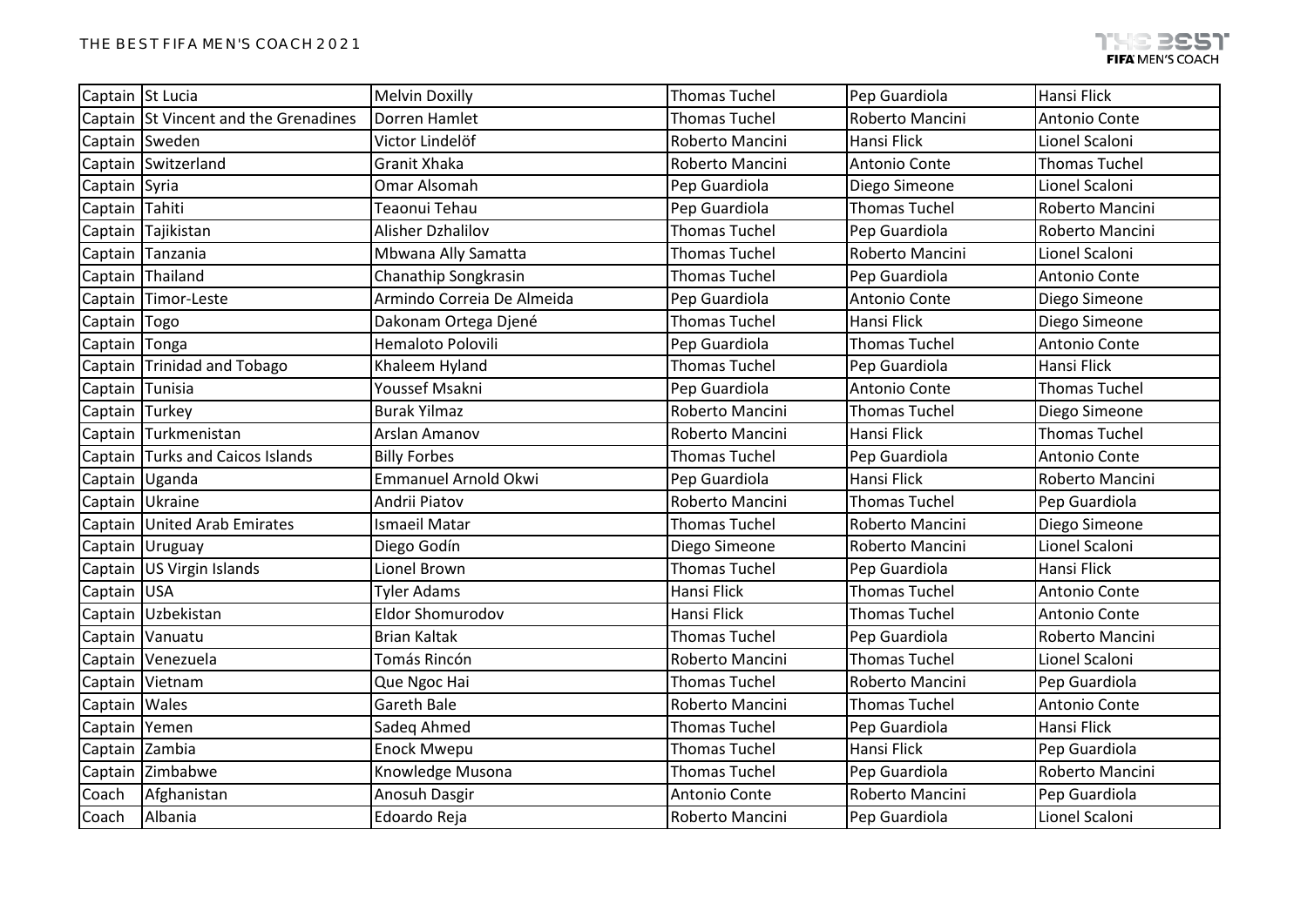| Coach | Algeria                       | Djamel Belmadi                         | <b>Thomas Tuchel</b> | Roberto Mancini      | Pep Guardiola        |
|-------|-------------------------------|----------------------------------------|----------------------|----------------------|----------------------|
| Coach | American Samoa                | Tunoa Lui                              | Pep Guardiola        | <b>Thomas Tuchel</b> | Diego Simeone        |
| Coach | Andorra                       | Koldo Alvarez De Eulate                | <b>Thomas Tuchel</b> | Diego Simeone        | Pep Guardiola        |
| Coach | Angola                        | <b>Pedro Valdemar Soares Goncalves</b> | Roberto Mancini      | Pep Guardiola        | <b>Thomas Tuchel</b> |
| Coach | Anguilla                      | Stern John                             | Pep Guardiola        | Antonio Conte        | <b>Thomas Tuchel</b> |
| Coach | Antigua and Barbuda           | Lenny Hewlett                          | Pep Guardiola        | <b>Antonio Conte</b> | <b>Thomas Tuchel</b> |
| Coach | Argentina                     | Lionel Scaloni                         | <b>Thomas Tuchel</b> | Diego Simeone        | Roberto Mancini      |
| Coach | Armenia                       | Joaquín Jesús Caparros Camino          | <b>Thomas Tuchel</b> | Hansi Flick          | Antonio Conte        |
| Coach | Aruba                         | <b>Stanley Purl Menzo</b>              | Roberto Mancini      | <b>Thomas Tuchel</b> | Antonio Conte        |
| Coach | Australia                     | <b>Graham Arnold</b>                   | Roberto Mancini      | <b>Thomas Tuchel</b> | Pep Guardiola        |
| Coach | Austria                       | Franco Foda                            | Roberto Mancini      | <b>Thomas Tuchel</b> | Hansi Flick          |
| Coach | Azerbaijan                    | Gianni De Biasi                        | Roberto Mancini      | <b>Thomas Tuchel</b> | Antonio Conte        |
| Coach | <b>Bahamas</b>                | Nesly Jean                             | <b>Thomas Tuchel</b> | Roberto Mancini      | Pep Guardiola        |
| Coach | <b>Bahrain</b>                | Hélio Filupe Dias Sousa                | <b>Thomas Tuchel</b> | Roberto Mancini      | Hansi Flick          |
| Coach | Bangladesh                    | <b>Paul Smalley</b>                    | Roberto Mancini      | Diego Simeone        | <b>Thomas Tuchel</b> |
| Coach | <b>Barbados</b>               | <b>Russell Latapy</b>                  | Pep Guardiola        | Roberto Mancini      | <b>Thomas Tuchel</b> |
| Coach | <b>Belarus</b>                | Heorhi Kandratsyeu                     | <b>Thomas Tuchel</b> | Hansi Flick          | Roberto Mancini      |
| Coach | Belgium                       | Roberto Martínez                       | Roberto Mancini      | <b>Thomas Tuchel</b> | Pep Guardiola        |
| Coach | <b>Belize</b>                 | Dae Pelayo                             | Pep Guardiola        | Antonio Conte        | Diego Simeone        |
| Coach | Benin                         | Michel Dussuyer                        | <b>Thomas Tuchel</b> | Roberto Mancini      | Pep Guardiola        |
| Coach | Bermuda                       | Kyle Lightbourne                       | Hansi Flick          | Roberto Mancini      | <b>Thomas Tuchel</b> |
| Coach | <b>Bhutan</b>                 | Pema Dorji                             | Pep Guardiola        | <b>Thomas Tuchel</b> | Hansi Flick          |
| Coach | <b>Bolivia</b>                | César Alejandro Farías                 | Lionel Scaloni       | <b>Thomas Tuchel</b> | Roberto Mancini      |
| Coach | Bosnia and Herzegovina        | Ivaylo Petev Bogdanov                  | Pep Guardiola        | <b>Thomas Tuchel</b> | Antonio Conte        |
| Coach | Botswana                      | Letang Kgengwenyane                    | <b>Thomas Tuchel</b> | Pep Guardiola        | Roberto Mancini      |
| Coach | <b>Brazil</b>                 | Adenor Bachi                           | Roberto Mancini      | <b>Thomas Tuchel</b> | Pep Guardiola        |
| Coach | <b>British Virgin Islands</b> | Chris Kiwomya                          | Roberto Mancini      | <b>Thomas Tuchel</b> | Pep Guardiola        |
| Coach | Brunei Darussalam             | Raja Krishnasamy                       | Roberto Mancini      | <b>Thomas Tuchel</b> | Hansi Flick          |
| Coach | <b>Bulgaria</b>               | Yasen Petrov                           | Roberto Mancini      | <b>Thomas Tuchel</b> | Pep Guardiola        |
| Coach | <b>Burkina Faso</b>           | Kamou Malo                             | <b>Thomas Tuchel</b> | Pep Guardiola        | Antonio Conte        |
| Coach | <b>Burundi</b>                | Jimmy Ndayizeye                        | Hansi Flick          | Roberto Mancini      | <b>Thomas Tuchel</b> |
| Coach | Cabo Verde                    | Pedro Leitao Brito                     | Pep Guardiola        | <b>Thomas Tuchel</b> | Lionel Scaloni       |
| Coach | Cambodia                      | Ryu Hirose                             | <b>Thomas Tuchel</b> | Pep Guardiola        | Antonio Conte        |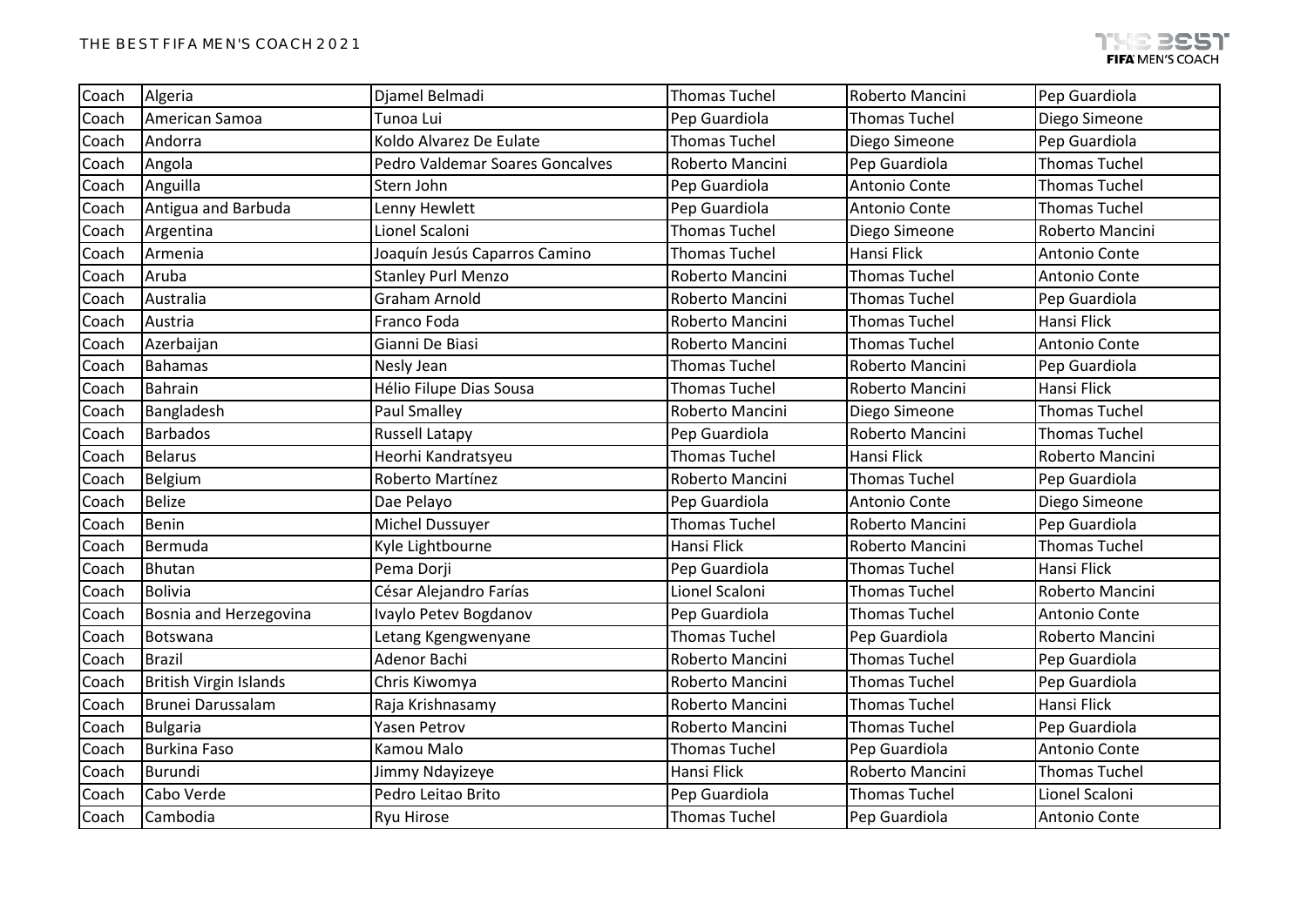| Coach | Cameroon                 | Antonio Conceição Oliveira    | <b>Thomas Tuchel</b> | Roberto Mancini      | Hansi Flick          |
|-------|--------------------------|-------------------------------|----------------------|----------------------|----------------------|
| Coach | Canada                   | John Herdman                  | Roberto Mancini      | <b>Thomas Tuchel</b> | Pep Guardiola        |
| Coach | Cayman Islands           | Alexander González Garcés     | <b>Thomas Tuchel</b> | Pep Guardiola        | Lionel Scaloni       |
| Coach | Central African Republic | Raoul Savoy                   | Hansi Flick          | <b>Thomas Tuchel</b> | Diego Simeone        |
| Coach | Chad                     | Amane Adoum Tounia            | <b>Thomas Tuchel</b> | <b>Hansi Flick</b>   | Pep Guardiola        |
| Coach | Chile                    | Martín Lasarte Arrospide      | <b>Thomas Tuchel</b> | <b>Antonio Conte</b> | Diego Simeone        |
| Coach | China PR                 | Tie Li                        | <b>Thomas Tuchel</b> | Roberto Mancini      | Pep Guardiola        |
| Coach | Chinese Taipei           | Yeh Hsien-Chung               | Pep Guardiola        | <b>Thomas Tuchel</b> | Hansi Flick          |
| Coach | Colombia                 | Reinaldo Rueda Rivera         | Lionel Scaloni       | Roberto Mancini      | <b>Thomas Tuchel</b> |
| Coach | Comoros                  | Amir Abdou                    | Diego Simeone        | Roberto Mancini      | Pep Guardiola        |
| Coach | Congo                    | Put Paul Joseph F             | Antonio Conte        | <b>Thomas Tuchel</b> | <b>Hansi Flick</b>   |
| Coach | Cook Islands             | Eukana Tahiri                 | Diego Simeone        | Pep Guardiola        | Antonio Conte        |
| Coach | Costa Rica               | Luis Fernando Suárez          | <b>Thomas Tuchel</b> | Roberto Mancini      | Diego Simeone        |
| Coach | Côte d'Ivoire            | Patrice Beaumelle             | <b>Thomas Tuchel</b> | Pep Guardiola        | Roberto Mancini      |
| Coach | Croatia                  | Zlatko Dalić                  | Roberto Mancini      | <b>Thomas Tuchel</b> | Pep Guardiola        |
| Coach | Cuba                     | Pablo Elier Sánchez Salgado   | <b>Thomas Tuchel</b> | Pep Guardiola        | Hansi Flick          |
| Coach | Curaçao                  | Patrick Stephan Kluivert      | <b>Thomas Tuchel</b> | Pep Guardiola        | Hansi Flick          |
| Coach | Cyprus                   | Nikolaos Kostenoglou          | Hansi Flick          | Roberto Mancini      | <b>Thomas Tuchel</b> |
| Coach | Czech Republic           | Jaroslav Šilhavý              | Roberto Mancini      | <b>Thomas Tuchel</b> | Pep Guardiola        |
| Coach | Denmark                  | Kasper Hjulmand               | <b>Thomas Tuchel</b> | Pep Guardiola        | Roberto Mancini      |
| Coach | Djibouti                 | <b>Mohamed Meraneh Hassan</b> | <b>Thomas Tuchel</b> | Lionel Scaloni       | Pep Guardiola        |
| Coach | Dominica                 | Rajesh Latchoo                | Lionel Scaloni       | Pep Guardiola        | <b>Thomas Tuchel</b> |
| Coach | Dominican Republic       | <b>Walter Benítez Rosales</b> | Pep Guardiola        | <b>Thomas Tuchel</b> | Diego Simeone        |
| Coach | Ecuador                  | Gustavo Alfaro                | Roberto Mancini      | Diego Simeone        | Lionel Scaloni       |
| Coach | Egypt                    | Carlos Queiroz                | Hansi Flick          | Roberto Mancini      | Pep Guardiola        |
| Coach | <b>El Salvador</b>       | Hugo Pérez                    | Hansi Flick          | <b>Thomas Tuchel</b> | Pep Guardiola        |
| Coach | England                  | Gareth Southgate              | Pep Guardiola        | <b>Thomas Tuchel</b> | Roberto Mancini      |
| Coach | <b>Equatorial Guinea</b> | Juan Micha Obiang Bicogo      | Lionel Scaloni       | <b>Thomas Tuchel</b> | Pep Guardiola        |
| Coach | Eritrea                  | Alemseghed Efrem Haile        | Pep Guardiola        | Antonio Conte        | Diego Simeone        |
| Coach | Estonia                  | Thomas Häberli                | Roberto Mancini      | Hansi Flick          | Pep Guardiola        |
| Coach | Eswatini                 | Dominic Kunene                | Pep Guardiola        | Roberto Mancini      | Antonio Conte        |
| Coach | Ethiopia                 | Wubetu Abate                  | Pep Guardiola        | Roberto Mancini      | <b>Thomas Tuchel</b> |
| Coach | Faroe Islands            | Håkan Ericson                 | Roberto Mancini      | Pep Guardiola        | Hansi Flick          |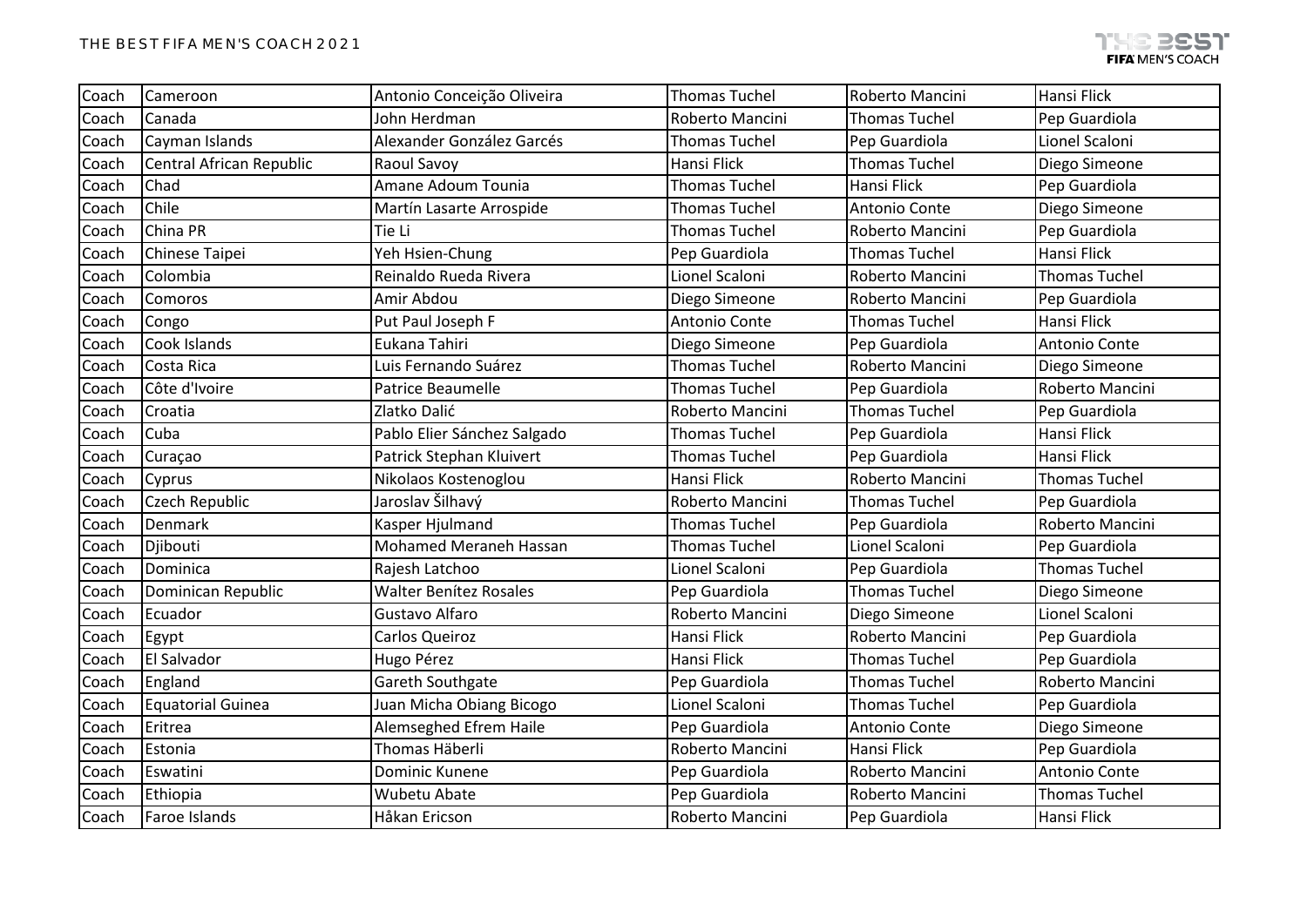| Coach | Fiji             | <b>Flemming Serritslev</b>   | <b>Thomas Tuchel</b> | Diego Simeone        | Pep Guardiola        |
|-------|------------------|------------------------------|----------------------|----------------------|----------------------|
| Coach | Finland          | Markku Kanerva               | Roberto Mancini      | Pep Guardiola        | Lionel Scaloni       |
| Coach | France           | Didier Deschamps             | <b>Thomas Tuchel</b> | Roberto Mancini      | Hansi Flick          |
| Coach | Gabon            | <b>Patrice Neveu</b>         | Roberto Mancini      | Diego Simeone        | Pep Guardiola        |
| Coach | Gambia           | <b>Tom Saintfiet</b>         | Roberto Mancini      | Hansi Flick          | Diego Simeone        |
| Coach | Georgia          | <b>Willy Sagnol</b>          | Roberto Mancini      | Hansi Flick          | <b>Thomas Tuchel</b> |
| Coach | Germany          | <b>Hansi Flick</b>           | <b>Thomas Tuchel</b> | Pep Guardiola        | Roberto Mancini      |
| Coach | Ghana            | Milovan Rajevac              | Pep Guardiola        | <b>Thomas Tuchel</b> | Hansi Flick          |
| Coach | Gibraltar        | <b>Julio Ribas</b>           | Diego Simeone        | <b>Hansi Flick</b>   | Roberto Mancini      |
| Coach | Greece           | Johannes Nicolaas Vant Schip | Roberto Mancini      | <b>Thomas Tuchel</b> | Pep Guardiola        |
| Coach | Grenada          | Michael Findlay              | Roberto Mancini      | <b>Thomas Tuchel</b> | Hansi Flick          |
| Coach | Guam             | Sang Hoon Kim                | Pep Guardiola        | <b>Thomas Tuchel</b> | Hansi Flick          |
| Coach | Guatemala        | Rafael Loredo Silva          | Pep Guardiola        | <b>Thomas Tuchel</b> | Roberto Mancini      |
| Coach | Guinea           | Kaba Diawara                 | Hansi Flick          | <b>Thomas Tuchel</b> | Roberto Mancini      |
| Coach | Guyana           | Jamaal Shabazz               | Roberto Mancini      | <b>Thomas Tuchel</b> | Pep Guardiola        |
| Coach | Haiti            | Jean-Jacques Pierre          | <b>Thomas Tuchel</b> | Pep Guardiola        | Roberto Mancini      |
| Coach | Honduras         | Hernán Darío Gómez Jaramillo | Pep Guardiola        | Roberto Mancini      | <b>Thomas Tuchel</b> |
| Coach | <b>Hong Kong</b> | Cheung Kim Fung              | Pep Guardiola        | Hansi Flick          | <b>Thomas Tuchel</b> |
| Coach | Hungary          | <b>Marco Rossi</b>           | Roberto Mancini      | Pep Guardiola        | <b>Thomas Tuchel</b> |
| Coach | Iceland          | Arnar Vidarsson              | Roberto Mancini      | <b>Thomas Tuchel</b> | Hansi Flick          |
| Coach | India            | Igor Štimac                  | <b>Thomas Tuchel</b> | Pep Guardiola        | Roberto Mancini      |
| Coach | Indonesia        | <b>Taeyong Shin</b>          | Pep Guardiola        | <b>Thomas Tuchel</b> | Antonio Conte        |
| Coach | IR Iran          | Dragan Skočić                | <b>Thomas Tuchel</b> | Pep Guardiola        | Hansi Flick          |
| Coach | Iraq             | Željko Petrović              | Roberto Mancini      | Pep Guardiola        | <b>Thomas Tuchel</b> |
| Coach | Israel           | Willi Ruttensteiner          | Roberto Mancini      | <b>Thomas Tuchel</b> | Hansi Flick          |
| Coach | Italy            | Roberto Mancini              | Antonio Conte        | Diego Simeone        | Lionel Scaloni       |
| Coach | Jamaica          | <b>Theodore Whitmore</b>     | <b>Thomas Tuchel</b> | Pep Guardiola        | Roberto Mancini      |
| Coach | Japan            | Hajime Moriyasu              | Antonio Conte        | Roberto Mancini      | <b>Thomas Tuchel</b> |
| Coach | Jordan           | Adnan Hamad                  | Roberto Mancini      | <b>Thomas Tuchel</b> | Hansi Flick          |
| Coach | Kazakhstan       | <b>Talgat Baisufinov</b>     | Roberto Mancini      | <b>Thomas Tuchel</b> | Diego Simeone        |
| Coach | Kenya            | <b>Engin Firat</b>           | Roberto Mancini      | <b>Hansi Flick</b>   | <b>Thomas Tuchel</b> |
| Coach | Korea DPR        | Jong Su Yun                  | Diego Simeone        | Lionel Scaloni       | Pep Guardiola        |
| Coach | Korea Republic   | Paulo Jorge Gomes Bento      | <b>Thomas Tuchel</b> | Roberto Mancini      | Lionel Scaloni       |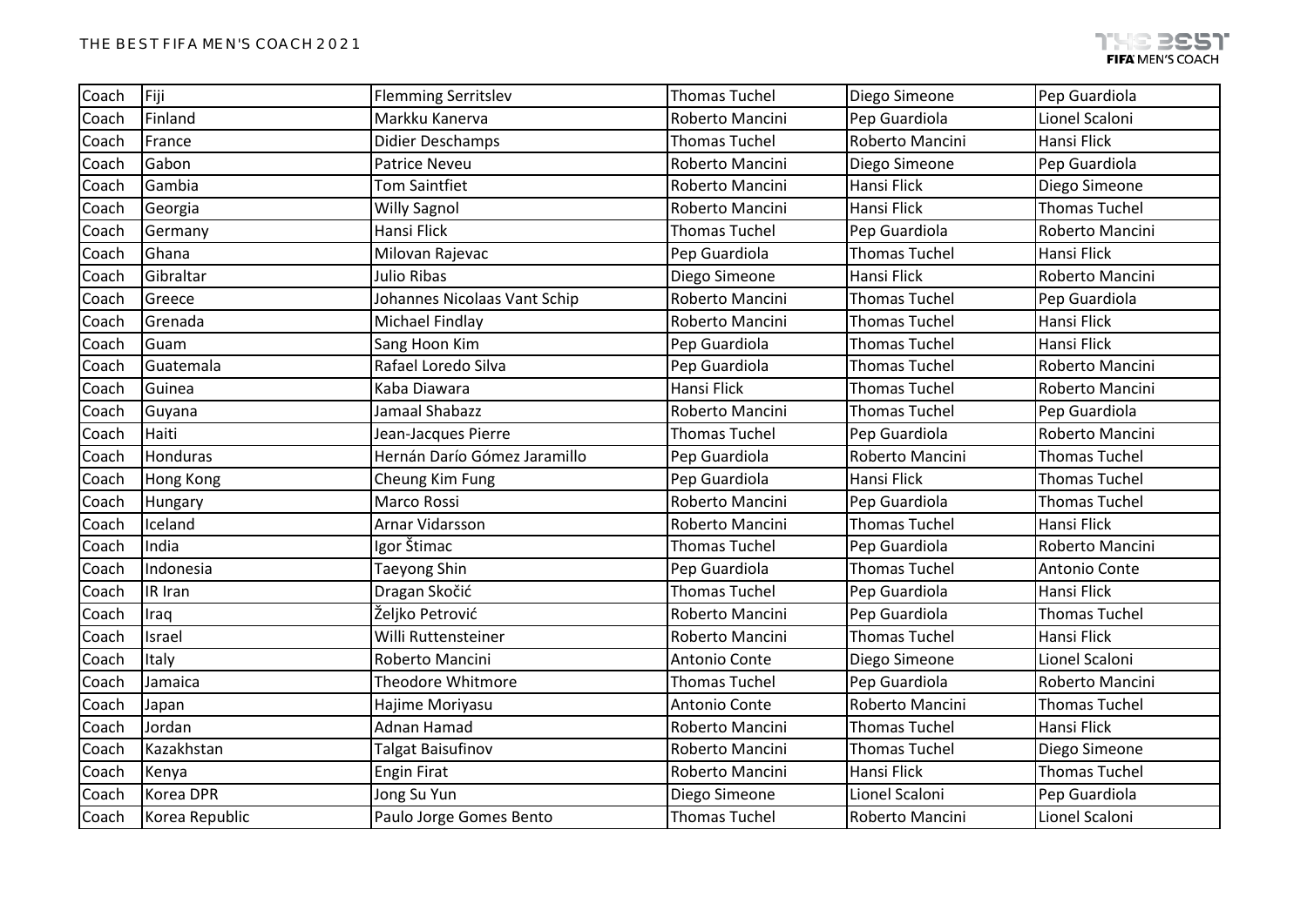| Coach | Kosovo          | Primož Gliha                      | Roberto Mancini      | <b>Thomas Tuchel</b> | Pep Guardiola        |
|-------|-----------------|-----------------------------------|----------------------|----------------------|----------------------|
| Coach | Kuwait          | Carlos González Juárez            | <b>Thomas Tuchel</b> | Diego Simeone        | Pep Guardiola        |
| Coach | Kyrgyz Republic | Alexander Krestinin               | Hansi Flick          | Pep Guardiola        | <b>Thomas Tuchel</b> |
| Coach | Laos            | Selvaraj Vengadasalam             | <b>Thomas Tuchel</b> | Diego Simeone        | Pep Guardiola        |
| Coach | Latvia          | Dainis Kazakevičs                 | Roberto Mancini      | <b>Thomas Tuchel</b> | Pep Guardiola        |
| Coach | Lebanon         | Ivan Hasek                        | <b>Thomas Tuchel</b> | Roberto Mancini      | Antonio Conte        |
| Coach | Lesotho         | Leslie Makhetha Notsi             | Antonio Conte        | <b>Thomas Tuchel</b> | Roberto Mancini      |
| Coach | Liberia         | Peter Butler                      | Roberto Mancini      | Pep Guardiola        | <b>Thomas Tuchel</b> |
| Coach | Libya           | Javier Clemente Lázaro            | Pep Guardiola        | <b>Thomas Tuchel</b> | Diego Simeone        |
| Coach | Liechtenstein   | Martin Stocklasa                  | Hansi Flick          | <b>Thomas Tuchel</b> | Pep Guardiola        |
| Coach | Lithuania       | Valdas Ivanauskas                 | Hansi Flick          | Roberto Mancini      | <b>Thomas Tuchel</b> |
| Coach | Luxembourg      | Luc Holtz                         | <b>Thomas Tuchel</b> | Roberto Mancini      | Pep Guardiola        |
| Coach | Macau           | Lázaro Oliveira                   | <b>Thomas Tuchel</b> | Pep Guardiola        | Diego Simeone        |
| Coach | Madagascar      | Eric Rabesandratana               | Pep Guardiola        | Roberto Mancini      | Hansi Flick          |
| Coach | Malawi          | <b>Meck Mwase</b>                 | Pep Guardiola        | <b>Thomas Tuchel</b> | Diego Simeone        |
| Coach | Malaysia        | Cheng Hoe Tan                     | Roberto Mancini      | <b>Thomas Tuchel</b> | Pep Guardiola        |
| Coach | <b>Maldives</b> | Francesco Moriero                 | Roberto Mancini      | Antonio Conte        | Diego Simeone        |
| Coach | Mali            | Fousseni Diawara                  | <b>Thomas Tuchel</b> | Roberto Mancini      | Antonio Conte        |
| Coach | Malta           | Devis Mangia                      | Roberto Mancini      | <b>Thomas Tuchel</b> | Pep Guardiola        |
| Coach | Mauritania      | Didier Gomes Da Rosa              | <b>Thomas Tuchel</b> | Pep Guardiola        | Roberto Mancini      |
| Coach | Mauritius       | <b>Marie Pascal Tony Francois</b> | <b>Thomas Tuchel</b> | Pep Guardiola        | Hansi Flick          |
| Coach | Mexico          | Gerardo Martino                   | <b>Thomas Tuchel</b> | Antonio Conte        | Lionel Scaloni       |
| Coach | Moldova         | Serghei Clescenco                 | <b>Thomas Tuchel</b> | Roberto Mancini      | Hansi Flick          |
| Coach | Mongolia        | Shuichi Mase                      | Antonio Conte        | Pep Guardiola        | Diego Simeone        |
| Coach | Montenegro      | Miodrag Radulović                 | Roberto Mancini      | <b>Thomas Tuchel</b> | Diego Simeone        |
| Coach | Montserrat      | <b>William Donachie</b>           | Antonio Conte        | <b>Thomas Tuchel</b> | Pep Guardiola        |
| Coach | Morocco         | Stéphane Gilli                    | Pep Guardiola        | <b>Thomas Tuchel</b> | Antonio Conte        |
| Coach | Mozambique      | Francisco Queriol Conde Júnior    | Hansi Flick          | <b>Thomas Tuchel</b> | Pep Guardiola        |
| Coach | Myanmar         | Antoine Hey                       | Roberto Mancini      | Diego Simeone        | <b>Thomas Tuchel</b> |
| Coach | Namibia         | <b>Bobby Samaria</b>              | <b>Thomas Tuchel</b> | Pep Guardiola        | Diego Simeone        |
| Coach | Nepal           | Abdulah Almutairi                 | <b>Thomas Tuchel</b> | Lionel Scaloni       | Hansi Flick          |
| Coach | Netherlands     | Louis van Gaal                    | <b>Thomas Tuchel</b> | Roberto Mancini      | Pep Guardiola        |
| Coach | New Caledonia   | Dominique Wacalie                 | <b>Thomas Tuchel</b> | Diego Simeone        | Pep Guardiola        |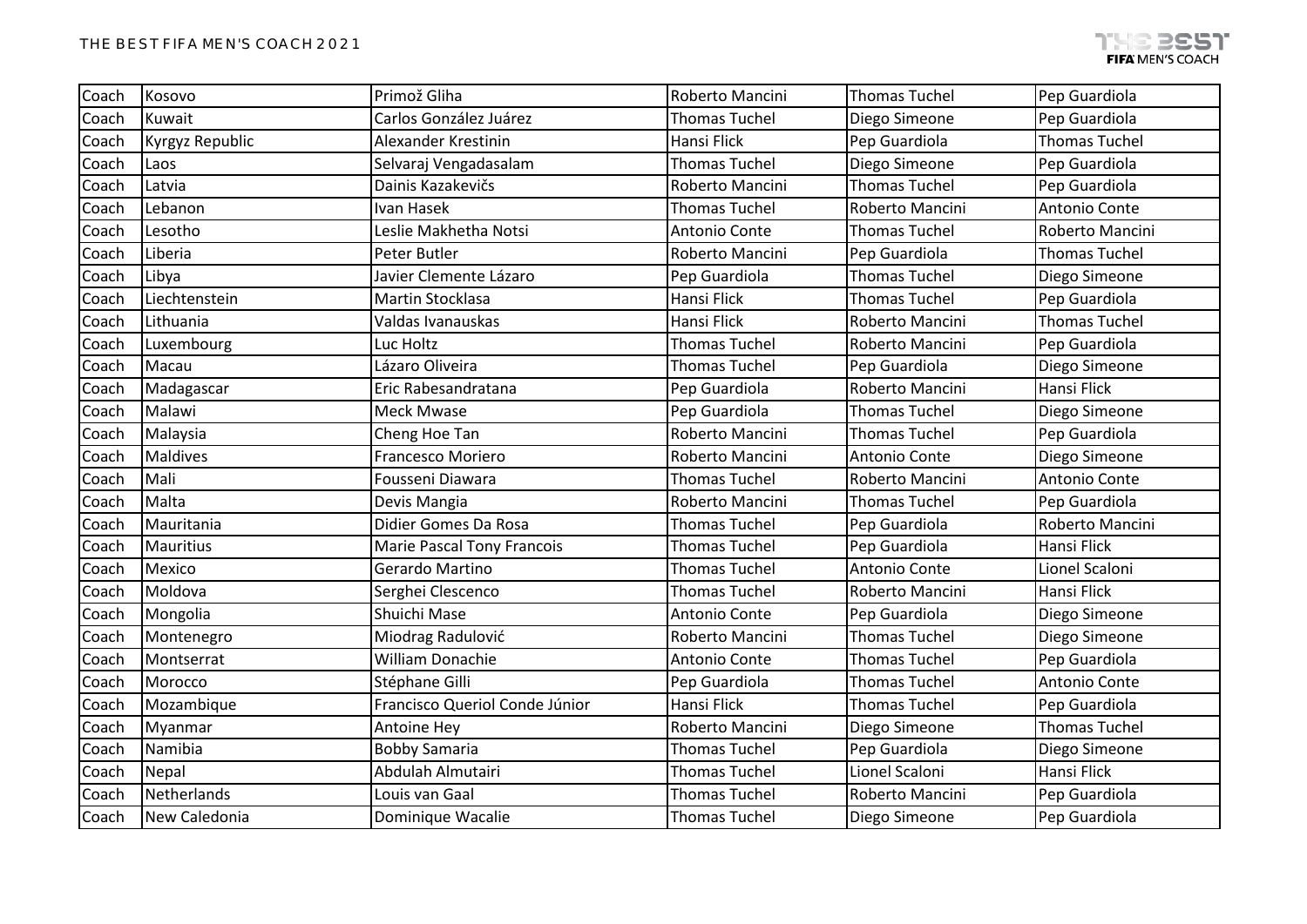| Coach | New Zealand         | Danny Hay                  | <b>Thomas Tuchel</b> | Pep Guardiola        | Roberto Mancini      |
|-------|---------------------|----------------------------|----------------------|----------------------|----------------------|
| Coach | Nicaragua           | Juan Vita                  | Diego Simeone        | Lionel Scaloni       | Hansi Flick          |
| Coach | Niger               | Oumarou Seidou Diabaté     | <b>Thomas Tuchel</b> | Roberto Mancini      | Pep Guardiola        |
| Coach | Nigeria             | Salisu Yusuf               | <b>Thomas Tuchel</b> | Roberto Mancini      | Pep Guardiola        |
| Coach | North Macedonia     | Blagoja Milevski           | Roberto Mancini      | Hansi Flick          | <b>Thomas Tuchel</b> |
| Coach | Northern Ireland    | Ian Baraclough             | Roberto Mancini      | <b>Thomas Tuchel</b> | Pep Guardiola        |
| Coach | Norway              | Ståle Solbakken            | Pep Guardiola        | <b>Thomas Tuchel</b> | Roberto Mancini      |
| Coach | Oman                | Branko Ivanković           | Diego Simeone        | Hansi Flick          | Antonio Conte        |
| Coach | Palestine           | Makram Daboub              | <b>Thomas Tuchel</b> | Pep Guardiola        | Hansi Flick          |
| Coach | Panama              | <b>Thomas Christiansen</b> | Pep Guardiola        | <b>Thomas Tuchel</b> | Hansi Flick          |
| Coach | Papua New Guinea    | Marcos Gusmao              | Pep Guardiola        | Antonio Conte        | <b>Thomas Tuchel</b> |
| Coach | Paraguay            | Guillermo Barros Schelotto | Roberto Mancini      | Hansi Flick          | Diego Simeone        |
| Coach | Peru                | Ricardo Gareca             | Diego Simeone        | Roberto Mancini      | Lionel Scaloni       |
| Coach | Philippines         | Stewart John Hall          | Roberto Mancini      | Pep Guardiola        | <b>Thomas Tuchel</b> |
| Coach | Poland              | Paulo Sousa                | <b>Thomas Tuchel</b> | Hansi Flick          | Roberto Mancini      |
| Coach | Portugal            | Fernando Santos            | Roberto Mancini      | <b>Thomas Tuchel</b> | Lionel Scaloni       |
| Coach | <b>Puerto Rico</b>  | David Sarachan             | Pep Guardiola        | <b>Thomas Tuchel</b> | Hansi Flick          |
| Coach | Qatar               | Félix Sánchez Bas          | Pep Guardiola        | <b>Thomas Tuchel</b> | Diego Simeone        |
| Coach | Republic of Ireland | Stephen Kenny              | Roberto Mancini      | <b>Thomas Tuchel</b> | Pep Guardiola        |
| Coach | Romania             | Mirel Rădoi                | Pep Guardiola        | Hansi Flick          | Roberto Mancini      |
| Coach | Russia              | Valeri Karpin              | <b>Thomas Tuchel</b> | Pep Guardiola        | Diego Simeone        |
| Coach | Rwanda              | Vincent Mashami            | Roberto Mancini      | <b>Thomas Tuchel</b> | Pep Guardiola        |
| Coach | Samoa               | <b>Matthew Calcott</b>     | Diego Simeone        | <b>Thomas Tuchel</b> | <b>Hansi Flick</b>   |
| Coach | San Marino          | Franco Varrella            | Pep Guardiola        | Antonio Conte        | <b>Thomas Tuchel</b> |
| Coach | Saudi Arabia        | Hervé Renard               | <b>Thomas Tuchel</b> | Roberto Mancini      | Antonio Conte        |
| Coach | Scotland            | <b>Steve Clarke</b>        | Roberto Mancini      | <b>Thomas Tuchel</b> | Lionel Scaloni       |
| Coach | Senegal             | <b>Aliou Cisse</b>         | Roberto Mancini      | <b>Thomas Tuchel</b> | Diego Simeone        |
| Coach | Serbia              | Dragan Stojković           | <b>Thomas Tuchel</b> | Roberto Mancini      | Pep Guardiola        |
| Coach | Seychelles          | Vivian Both                | Pep Guardiola        | Diego Simeone        | <b>Thomas Tuchel</b> |
| Coach | Sierra Leone        | John Edward Keister        | Pep Guardiola        | <b>Thomas Tuchel</b> | Antonio Conte        |
| Coach | Singapore           | Tatsuma Yoshida            | <b>Thomas Tuchel</b> | <b>Hansi Flick</b>   | Lionel Scaloni       |
| Coach | Slovakia            | Štefan Tarkovič            | Roberto Mancini      | <b>Thomas Tuchel</b> | Pep Guardiola        |
| Coach | Slovenia            | Kek Matjaž                 | <b>Thomas Tuchel</b> | Roberto Mancini      | Diego Simeone        |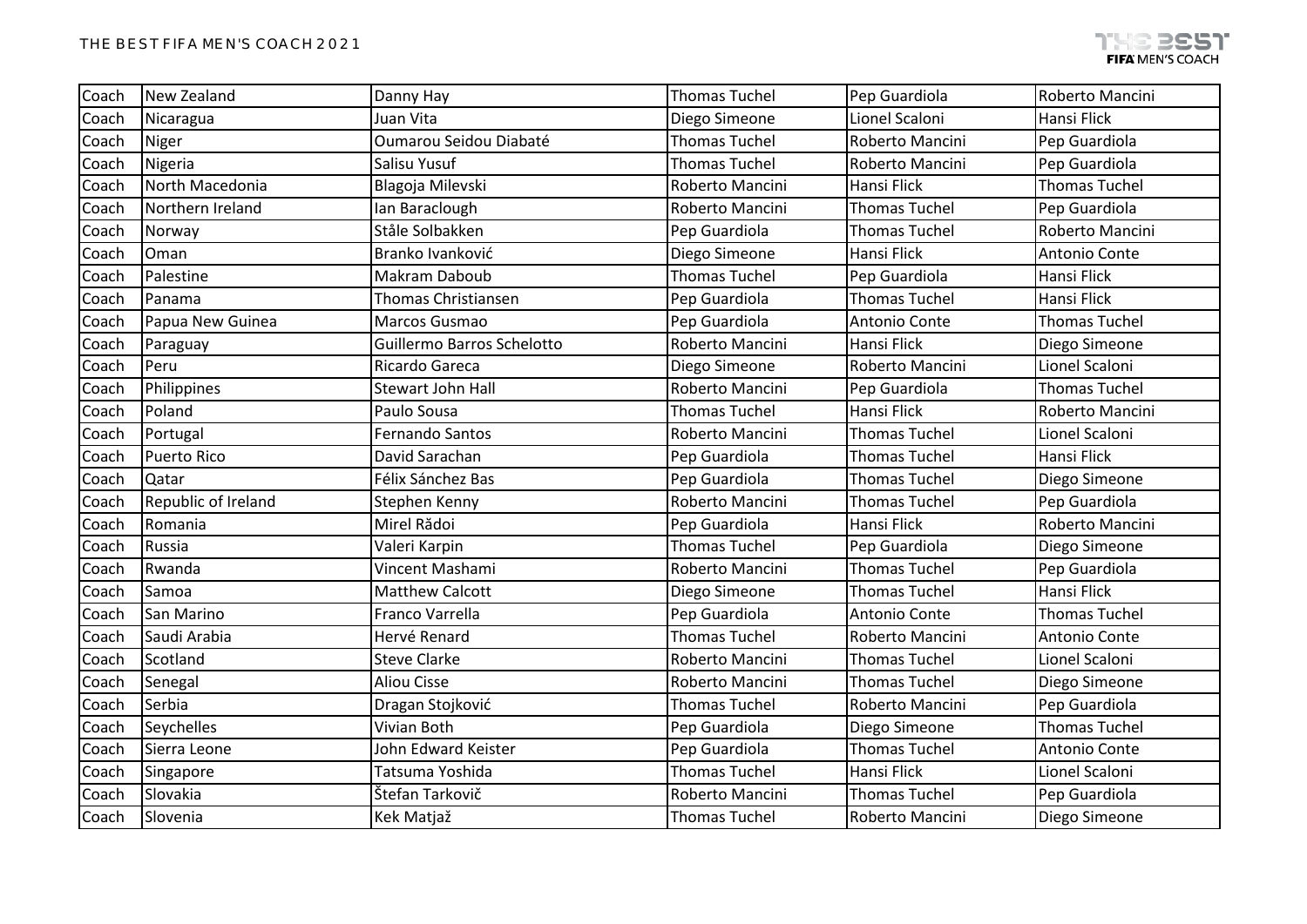| Coach | Solomon Islands                 | Felipe Vega-Arango            | <b>Thomas Tuchel</b> | Pep Guardiola        | Diego Simeone        |
|-------|---------------------------------|-------------------------------|----------------------|----------------------|----------------------|
| Coach | Somalia                         | Omar Abdikarem                | <b>Thomas Tuchel</b> | Pep Guardiola        | Antonio Conte        |
| Coach | South Africa                    | Hugo Broos                    | Hansi Flick          | Pep Guardiola        | Roberto Mancini      |
| Coach | South Sudan                     | <b>Stefano Cusin</b>          | Roberto Mancini      | <b>Thomas Tuchel</b> | Pep Guardiola        |
| Coach | Spain                           | Luis Enrique Martínez         | Pep Guardiola        | <b>Thomas Tuchel</b> | Roberto Mancini      |
| Coach | <b>St Kitts and Nevis</b>       | Ahmed Mohamed                 | <b>Thomas Tuchel</b> | Hansi Flick          | Diego Simeone        |
| Coach | St Lucia                        | <b>Francis Lastic</b>         | Pep Guardiola        | <b>Thomas Tuchel</b> | Diego Simeone        |
| Coach | St Vincent and the Grenadines   | Kendale Mercury               | Roberto Mancini      | Diego Simeone        | <b>Thomas Tuchel</b> |
| Coach | Suriname                        | Biswajeet Kali                | Lionel Scaloni       | <b>Thomas Tuchel</b> | Roberto Mancini      |
| Coach | Sweden                          | Jan Andersson                 | <b>Thomas Tuchel</b> | Pep Guardiola        | Roberto Mancini      |
| Coach | Switzerland                     | Murat Yakin                   | Thomas Tuchel        | Pep Guardiola        | Diego Simeone        |
| Coach | Syria                           | <b>Tita Valeriu</b>           | Roberto Mancini      | <b>Thomas Tuchel</b> | Pep Guardiola        |
| Coach | Tahiti                          | Samuel García                 | <b>Thomas Tuchel</b> | Diego Simeone        | Pep Guardiola        |
| Coach | Tajikistan                      | Mubin Ergashev                | Roberto Mancini      | <b>Thomas Tuchel</b> | Hansi Flick          |
| Coach | Tanzania                        | Kim Poulsen                   | Pep Guardiola        | <b>Thomas Tuchel</b> | Diego Simeone        |
| Coach | Thailand                        | <b>Alexandre Polking</b>      | Pep Guardiola        | <b>Thomas Tuchel</b> | Diego Simeone        |
| Coach | Timor-Leste                     | Fábio Joaquim Maciel da Silva | <b>Thomas Tuchel</b> | Pep Guardiola        | Roberto Mancini      |
| Coach | Togo                            | Paulo Duarte                  | Diego Simeone        | <b>Thomas Tuchel</b> | Roberto Mancini      |
| Coach | Tonga                           | Mark Bell Uhatahi             | Roberto Mancini      | Pep Guardiola        | Diego Simeone        |
| Coach | <b>Trinidad and Tobago</b>      | Angus Eve                     | Pep Guardiola        | Hansi Flick          | Roberto Mancini      |
| Coach | Tunisia                         | Mondher Kebaier               | Roberto Mancini      | <b>Thomas Tuchel</b> | Lionel Scaloni       |
| Coach | Turkey                          | Stefan Kuntz                  | Roberto Mancini      | Hansi Flick          | <b>Thomas Tuchel</b> |
| Coach | <b>Turks and Caicos Islands</b> | <b>Shavar Thomas</b>          | Roberto Mancini      | Antonio Conte        | <b>Thomas Tuchel</b> |
| Coach | Uganda                          | Milutin Sredojević            | <b>Thomas Tuchel</b> | Roberto Mancini      | Pep Guardiola        |
| Coach | Ukraine                         | <b>Oleksandr Petrakov</b>     | <b>Thomas Tuchel</b> | Roberto Mancini      | Pep Guardiola        |
| Coach | <b>United Arab Emirates</b>     | Lambertus van Marwijk         | Pep Guardiola        | Diego Simeone        | Roberto Mancini      |
| Coach | Uruguay                         | Gustavo Ferreyra Briozzo      | Pep Guardiola        | <b>Thomas Tuchel</b> | Diego Simeone        |
| Coach | <b>US Virgin Islands</b>        | Gilberto Damiano              | <b>Thomas Tuchel</b> | Pep Guardiola        | Antonio Conte        |
| Coach | <b>USA</b>                      | <b>Gregg Berhalter</b>        | Roberto Mancini      | <b>Thomas Tuchel</b> | Pep Guardiola        |
| Coach | Uzbekistan                      | Srečko Katanec                | Roberto Mancini      | <b>Thomas Tuchel</b> | Lionel Scaloni       |
| Coach | Vanuatu                         | <b>Etienne Mermer</b>         | Roberto Mancini      | <b>Thomas Tuchel</b> | Pep Guardiola        |
| Coach | Venezuela                       | José Pékerman                 | Pep Guardiola        | Lionel Scaloni       | Diego Simeone        |
| Coach | Vietnam                         | Park Hangseo                  | Pep Guardiola        | Diego Simeone        | Antonio Conte        |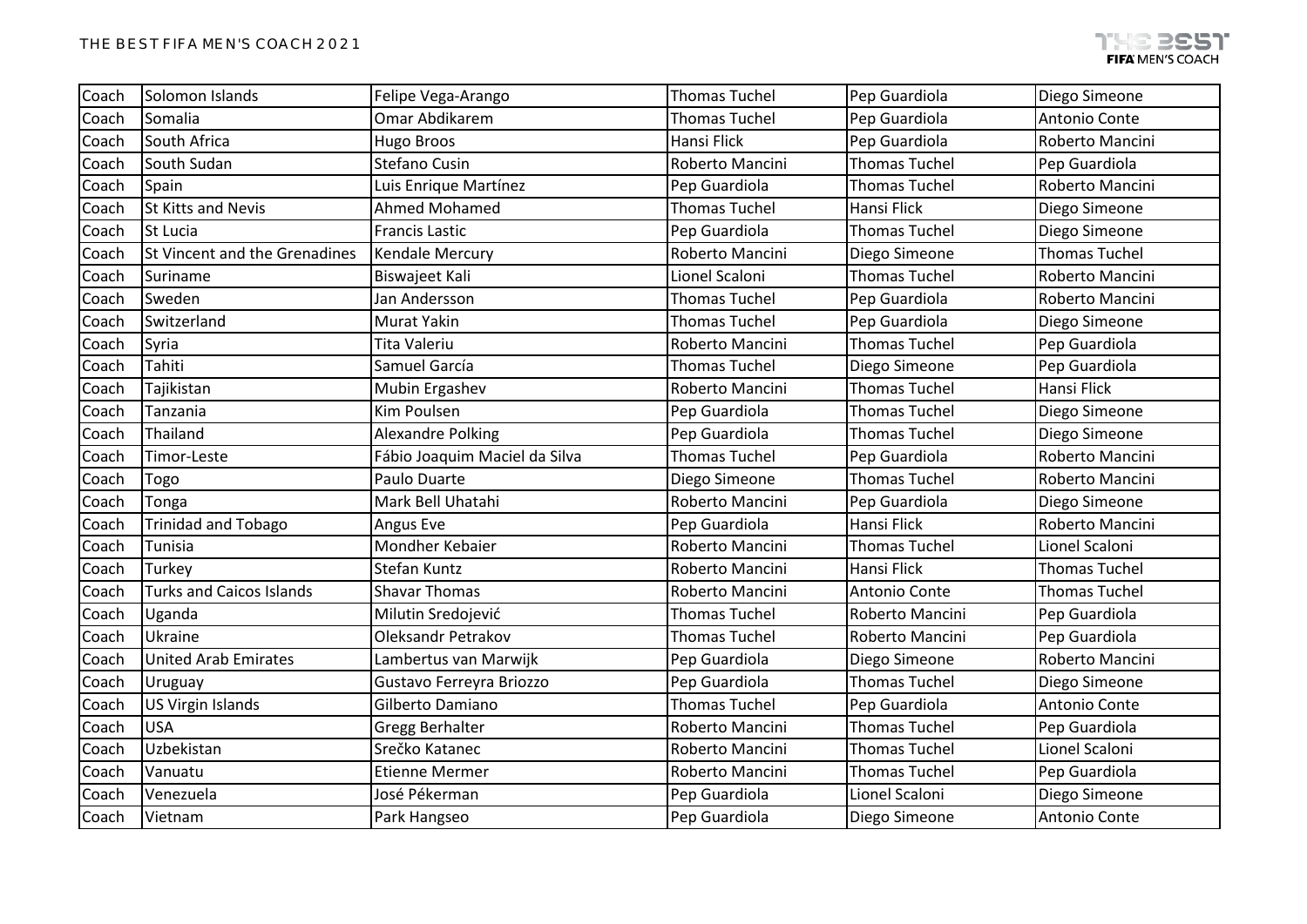| Coach | Wales                         | <b>Robert Page</b>          | Roberto Mancini      | <b>Thomas Tuchel</b> | Pep Guardiola        |
|-------|-------------------------------|-----------------------------|----------------------|----------------------|----------------------|
| Coach | Yemen                         | Ahmed Ali Qassem Aldharab   | <b>Thomas Tuchel</b> | Pep Guardiola        | Roberto Mancini      |
| Coach | Zambia                        | Aljoša Asanović             | Pep Guardiola        | Diego Simeone        | <b>Thomas Tuchel</b> |
| Coach | Zimbabwe                      | Norman T Mapeza             | <b>Thomas Tuchel</b> | Roberto Mancini      | Pep Guardiola        |
| Media | Afghanistan                   | Sayer Zaland                | <b>Thomas Tuchel</b> | <b>Hansi Flick</b>   | Antonio Conte        |
| Media | Albania                       | Pano Xhixho                 | Roberto Mancini      | Pep Guardiola        | <b>Thomas Tuchel</b> |
| Media | Algeria                       | Mohamed Rachid Belarbi      | Roberto Mancini      | <b>Thomas Tuchel</b> | Lionel Scaloni       |
| Media | Andorra                       | <b>Victor Duaso Saludas</b> | <b>Thomas Tuchel</b> | Pep Guardiola        | Hansi Flick          |
| Media | Angola                        | Geraldo Quiala              | Hansi Flick          | Roberto Mancini      | Lionel Scaloni       |
| Media | Antigua and Barbuda           | Astel Joseph                | Hansi Flick          | Antonio Conte        | Roberto Mancini      |
| Media | Argentina                     | Claudio Mauri               | Pep Guardiola        | Lionel Scaloni       | <b>Thomas Tuchel</b> |
| Media | Armenia                       | Robert Gasparyan            | Roberto Mancini      | <b>Thomas Tuchel</b> | Lionel Scaloni       |
| Media | Aruba                         | Seever Krozendijk           | Lionel Scaloni       | Diego Simeone        | <b>Hansi Flick</b>   |
| Media | Australia                     | Simon Hill                  | Roberto Mancini      | <b>Thomas Tuchel</b> | Pep Guardiola        |
| Media | Austria                       | Gerhard Lackner             | Roberto Mancini      | Pep Guardiola        | <b>Thomas Tuchel</b> |
| Media | Azerbaijan                    | Rasim Movsumzadeh           | Roberto Mancini      | <b>Thomas Tuchel</b> | Antonio Conte        |
| Media | <b>Bahamas</b>                | Simba French                | Roberto Mancini      | Hansi Flick          | <b>Thomas Tuchel</b> |
| Media | Bahrain                       | Abdulla Ashoor              | Roberto Mancini      | <b>Thomas Tuchel</b> | Antonio Conte        |
| Media | Bangladesh                    | Raihan Mahmoof              | <b>Thomas Tuchel</b> | Lionel Scaloni       | Diego Simeone        |
| Media | <b>Barbados</b>               | Anmar Goodridge-Boyce       | Pep Guardiola        | <b>Thomas Tuchel</b> | Antonio Conte        |
| Media | Belarus                       | Sergey Nikolaev             | Roberto Mancini      | <b>Thomas Tuchel</b> | <b>Hansi Flick</b>   |
| Media | Belgium                       | <b>Kristof Terreur</b>      | <b>Thomas Tuchel</b> | Roberto Mancini      | Antonio Conte        |
| Media | <b>Belize</b>                 | <b>Ruben Morales</b>        | Pep Guardiola        | Lionel Scaloni       | Diego Simeone        |
| Media | Benin                         | Félix Pépéripé Sohoundé     | <b>Thomas Tuchel</b> | Roberto Mancini      | Hansi Flick          |
| Media | Bhutan                        | Namgay Zam                  | Pep Guardiola        | Antonio Conte        | Roberto Mancini      |
| Media | <b>Bolivia</b>                | Alfonso Arévalo Aranibar    | Pep Guardiola        | Roberto Mancini      | <b>Thomas Tuchel</b> |
| Media | Bosnia and Herzegovina        | Emir Delić                  | <b>Thomas Tuchel</b> | Diego Simeone        | Pep Guardiola        |
| Media | Botswana                      | Duncan Kgangkenna           | <b>Thomas Tuchel</b> | Diego Simeone        | Pep Guardiola        |
| Media | Brazil                        | Martín Fernandez            | <b>Thomas Tuchel</b> | Pep Guardiola        | Lionel Scaloni       |
| Media | <b>British Virgin Islands</b> | Charles Jackson             | Roberto Mancini      | <b>Thomas Tuchel</b> | Hansi Flick          |
| Media | <b>Bulgaria</b>               | Boychev Boyan               | Roberto Mancini      | <b>Thomas Tuchel</b> | Lionel Scaloni       |
| Media | <b>Burkina Faso</b>           | Siriki Drame                | <b>Thomas Tuchel</b> | Roberto Mancini      | Pep Guardiola        |
| Media | Burundi                       | Evariste Nzikobanyanka      | <b>Thomas Tuchel</b> | Pep Guardiola        | Hansi Flick          |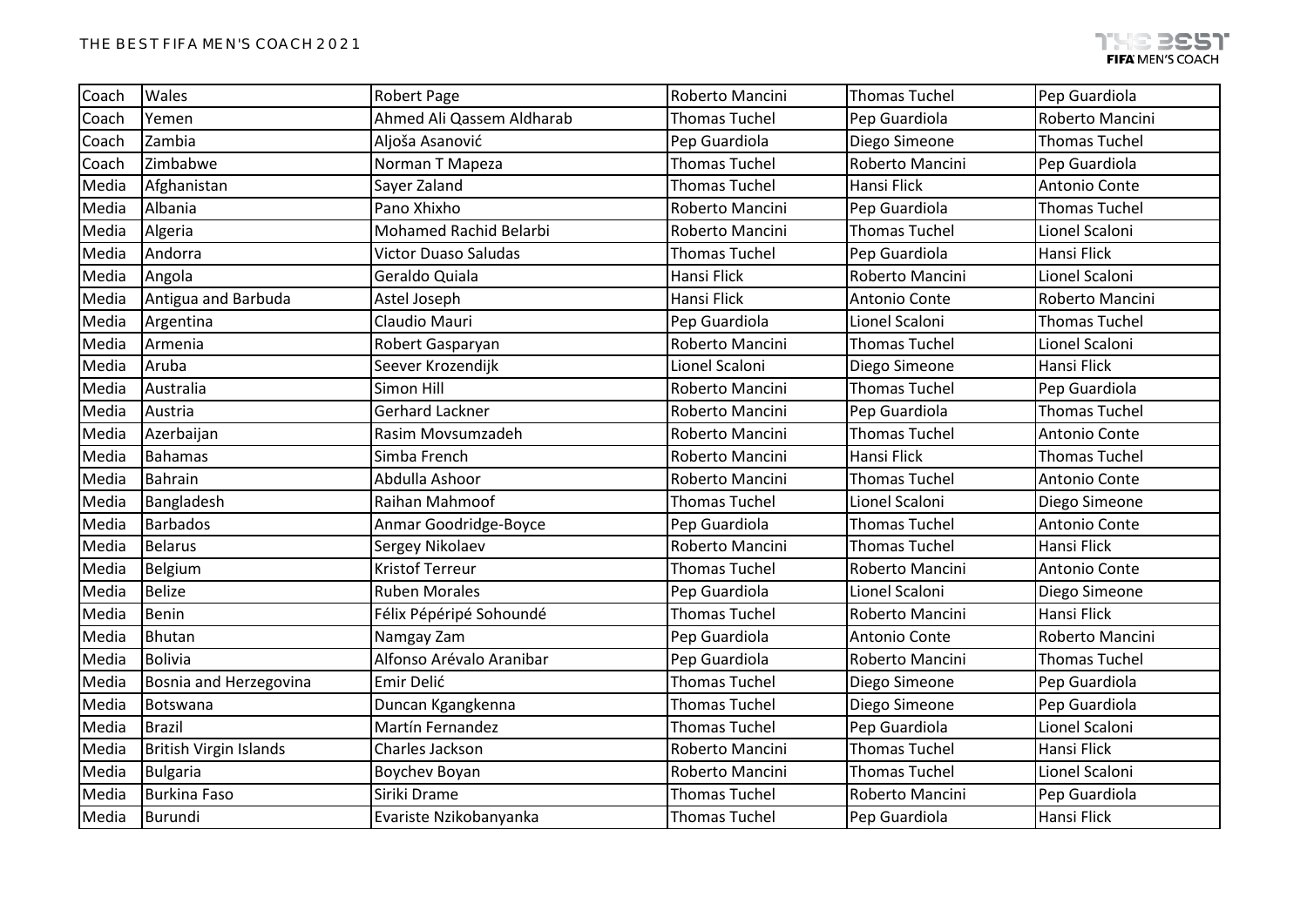| Media | Cabo Verde               | Simão Rodrigues                 | Hansi Flick          | <b>Thomas Tuchel</b> | Pep Guardiola        |
|-------|--------------------------|---------------------------------|----------------------|----------------------|----------------------|
| Media | Cambodia                 | Chamroeun Ung                   | Roberto Mancini      | <b>Thomas Tuchel</b> | Hansi Flick          |
| Media | Cameroon                 | <b>Emmanuel Gustave Samnick</b> | Roberto Mancini      | Pep Guardiola        | Hansi Flick          |
| Media | Canada                   | <b>Neil Davidson</b>            | Roberto Mancini      | Lionel Scaloni       | <b>Hansi Flick</b>   |
| Media | Cayman Islands           | <b>Ray Singh</b>                | Pep Guardiola        | <b>Thomas Tuchel</b> | Lionel Scaloni       |
| Media | Central African Republic | Bienvenu Elie Gbelo             | <b>Thomas Tuchel</b> | Pep Guardiola        | Hansi Flick          |
| Media | Chad                     | Salahadine Mahamat Sabour       | Roberto Mancini      | <b>Thomas Tuchel</b> | Pep Guardiola        |
| Media | Chile                    | Danilo Díaz                     | Lionel Scaloni       | Roberto Mancini      | <b>Thomas Tuchel</b> |
| Media | China PR                 | Dexing Ma                       | <b>Thomas Tuchel</b> | Roberto Mancini      | Antonio Conte        |
| Media | Chinese Taipei           | Chihwei Hung                    | <b>Thomas Tuchel</b> | Hansi Flick          | Pep Guardiola        |
| Media | Colombia                 | Diego Rueda                     | <b>Thomas Tuchel</b> | Pep Guardiola        | Lionel Scaloni       |
| Media | Comoros                  | Elie-Dine Djouma                | <b>Thomas Tuchel</b> | Roberto Mancini      | Hansi Flick          |
| Media | Congo                    | Emmanuel Kaba                   | Pep Guardiola        | <b>Thomas Tuchel</b> | Diego Simeone        |
| Media | Congo DR                 | <b>Michel Tobo</b>              | Lionel Scaloni       | Pep Guardiola        | <b>Thomas Tuchel</b> |
| Media | Costa Rica               | David Goldberg                  | Roberto Mancini      | Pep Guardiola        | <b>Thomas Tuchel</b> |
| Media | Côte d'Ivoire            | Magloire Gnae Oulidehi          | <b>Thomas Tuchel</b> | Roberto Mancini      | Pep Guardiola        |
| Media | Croatia                  | Robert Matteoni                 | Roberto Mancini      | <b>Thomas Tuchel</b> | Pep Guardiola        |
| Media | Cuba                     | <b>Yasiel Cancio Vilar</b>      | <b>Thomas Tuchel</b> | Lionel Scaloni       | Pep Guardiola        |
| Media | Curaçao                  | Carl Ruiter                     | <b>Thomas Tuchel</b> | Roberto Mancini      | Lionel Scaloni       |
| Media | Cyprus                   | <b>Andreas Violaris</b>         | Roberto Mancini      | Lionel Scaloni       | <b>Thomas Tuchel</b> |
| Media | <b>Czech Republic</b>    | Jan Palicka                     | Roberto Mancini      | <b>Thomas Tuchel</b> | Diego Simeone        |
| Media | Denmark                  | Allan Olsen                     | Roberto Mancini      | <b>Thomas Tuchel</b> | Hansi Flick          |
| Media | Djibouti                 | <b>Omar Nasser</b>              | <b>Thomas Tuchel</b> | Roberto Mancini      | Lionel Scaloni       |
| Media | Dominica                 | Garvin Richards                 | <b>Thomas Tuchel</b> | Antonio Conte        | Diego Simeone        |
| Media | Dominican Republic       | Jorge Bauger                    | Roberto Mancini      | Lionel Scaloni       | <b>Thomas Tuchel</b> |
| Media | Ecuador                  | <b>Tito Rosales Cox</b>         | <b>Thomas Tuchel</b> | Lionel Scaloni       | Roberto Mancini      |
| Media | Egypt                    | <b>Elhadidy Waleed</b>          | Roberto Mancini      | <b>Thomas Tuchel</b> | Diego Simeone        |
| Media | El Salvador              | <b>Gabriel Campos Madrid</b>    | <b>Thomas Tuchel</b> | Roberto Mancini      | Lionel Scaloni       |
| Media | England                  | Martyn Ziegler                  | <b>Thomas Tuchel</b> | Roberto Mancini      | Pep Guardiola        |
| Media | <b>Equatorial Guinea</b> | <b>Fabien Essiane</b>           | Pep Guardiola        | Diego Simeone        | <b>Thomas Tuchel</b> |
| Media | Eritrea                  | <b>Michael Seium</b>            | Roberto Mancini      | Pep Guardiola        | <b>Thomas Tuchel</b> |
| Media | Estonia                  | Aet Suvari                      | Roberto Mancini      | Lionel Scaloni       | Diego Simeone        |
| Media | Ethiopia                 | Hussen Abdulkeni                | <b>Thomas Tuchel</b> | Pep Guardiola        | Roberto Mancini      |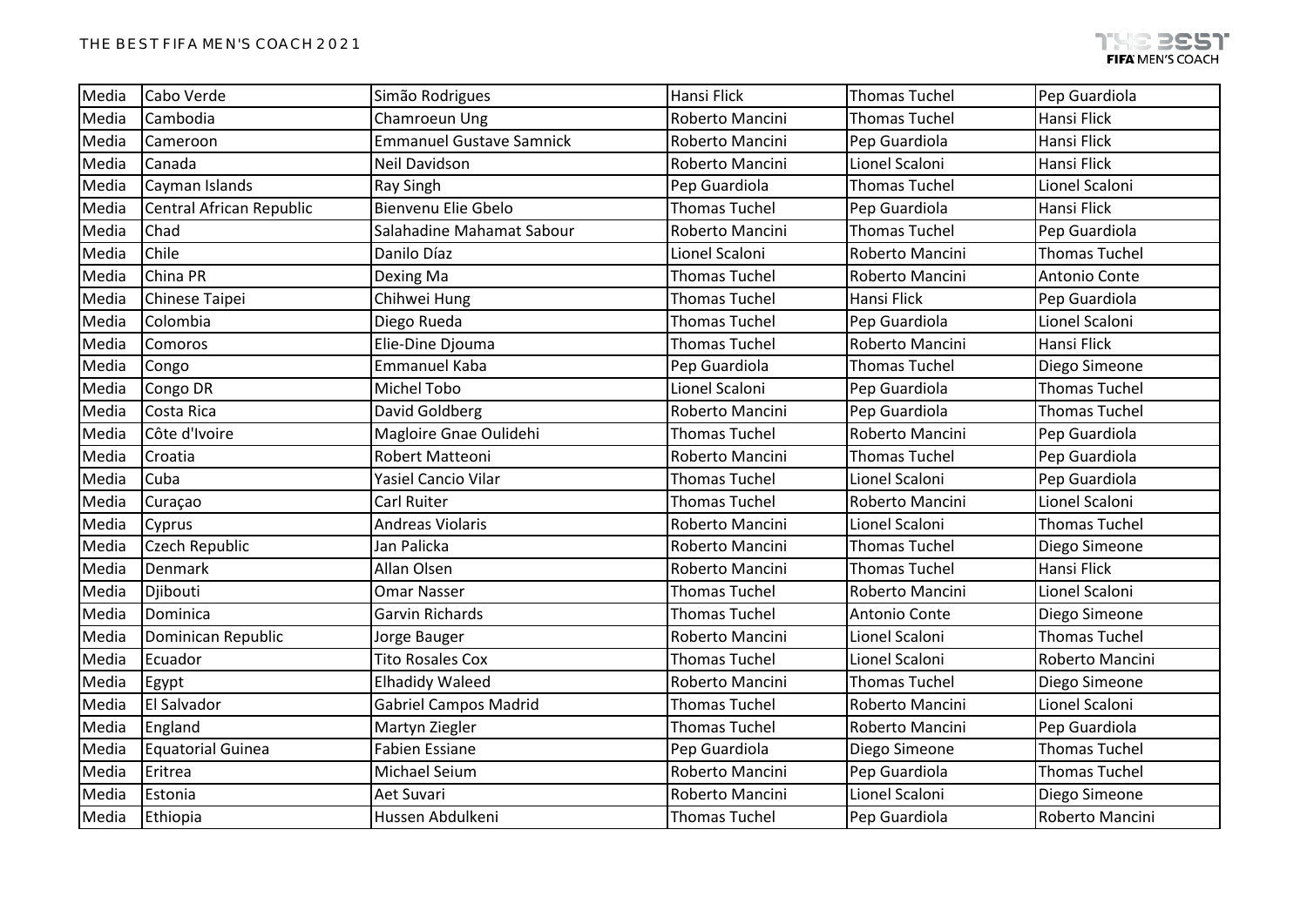| Media | Faroe Islands    | Símun Christian Olsen        | Roberto Mancini      | Diego Simeone        | <b>Thomas Tuchel</b> |
|-------|------------------|------------------------------|----------------------|----------------------|----------------------|
| Media | Fiji             | Indra Singh                  | <b>Thomas Tuchel</b> | Pep Guardiola        | Diego Simeone        |
| Media | Finland          | Ari Virtanen                 | <b>Thomas Tuchel</b> | Pep Guardiola        | Roberto Mancini      |
| Media | France           | <b>Christian Ollivier</b>    | <b>Thomas Tuchel</b> | Pep Guardiola        | Diego Simeone        |
| Media | Gabon            | Jean Blaise Mengue Menna     | Pep Guardiola        | <b>Thomas Tuchel</b> | Diego Simeone        |
| Media | Gambia           | <b>Baboucarr Camara</b>      | <b>Thomas Tuchel</b> | Roberto Mancini      | Pep Guardiola        |
| Media | Georgia          | Zurab Potskhveria            | Roberto Mancini      | <b>Thomas Tuchel</b> | Hansi Flick          |
| Media | Germany          | Georg Holzner                | <b>Thomas Tuchel</b> | Roberto Mancini      | Hansi Flick          |
| Media | Ghana            | William Ezah                 | <b>Thomas Tuchel</b> | Roberto Mancini      | Antonio Conte        |
| Media | Gibraltar        | Stephen Ignacio              | Antonio Conte        | Pep Guardiola        | Lionel Scaloni       |
| Media | Greece           | Nikolaos Kotsis              | Roberto Mancini      | <b>Thomas Tuchel</b> | Diego Simeone        |
| Media | Grenada          | Michael Bascombe             | Pep Guardiola        | Antonio Conte        | <b>Thomas Tuchel</b> |
| Media | Guatemala        | Carlos Marín Noriega         | Diego Simeone        | Lionel Scaloni       | <b>Thomas Tuchel</b> |
| Media | Guinea           | Alpha Mady Touré             | <b>Thomas Tuchel</b> | Roberto Mancini      | Lionel Scaloni       |
| Media | Guinea-Bissau    | Sene Camará                  | <b>Thomas Tuchel</b> | Roberto Mancini      | Lionel Scaloni       |
| Media | Guyana           | Rawle Toney                  | <b>Thomas Tuchel</b> | Antonio Conte        | Pep Guardiola        |
| Media | Haiti            | Lutherson Léon               | <b>Thomas Tuchel</b> | Roberto Mancini      | Hansi Flick          |
| Media | Honduras         | Gonzalo Carías               | Roberto Mancini      | <b>Thomas Tuchel</b> | Lionel Scaloni       |
| Media | <b>Hong Kong</b> | Chi Hoi Pang                 | Roberto Mancini      | Lionel Scaloni       | <b>Thomas Tuchel</b> |
| Media | Hungary          | Matyas Szeli                 | Roberto Mancini      | Lionel Scaloni       | <b>Thomas Tuchel</b> |
| Media | Iceland          | Vidir Sigurdsson             | Roberto Mancini      | <b>Thomas Tuchel</b> | Pep Guardiola        |
| Media | India            | Dhiman Sarkar                | Roberto Mancini      | <b>Thomas Tuchel</b> | Lionel Scaloni       |
| Media | Indonesia        | <b>Triono Triono Subagyo</b> | Roberto Mancini      | Lionel Scaloni       | Antonio Conte        |
| Media | IR Iran          | Masoud Hossein               | <b>Thomas Tuchel</b> | Lionel Scaloni       | Roberto Mancini      |
| Media | Iraq             | Arshed Sabah Alsaedi         | Roberto Mancini      | <b>Thomas Tuchel</b> | Pep Guardiola        |
| Media | Israel           | Uri Dagon                    | Roberto Mancini      | <b>Thomas Tuchel</b> | Pep Guardiola        |
| Media | Italy            | Fabio Licari                 | Roberto Mancini      | <b>Thomas Tuchel</b> | Lionel Scaloni       |
| Media | Jamaica          | <b>Brian Lewis</b>           | Roberto Mancini      | Diego Simeone        | Lionel Scaloni       |
| Media | Japan            | Kentaro Tsuchiya             | Roberto Mancini      | <b>Thomas Tuchel</b> | Lionel Scaloni       |
| Media | Jordan           | Alomiri Taiser               | Roberto Mancini      | <b>Thomas Tuchel</b> | Hansi Flick          |
| Media | Kazakhstan       | Geniy Tulegenov              | Roberto Mancini      | Lionel Scaloni       | <b>Thomas Tuchel</b> |
| Media | Kenya            | Robin Toskin                 | Lionel Scaloni       | Roberto Mancini      | <b>Thomas Tuchel</b> |
| Media | Korea Republic   | Gun Lee                      | <b>Thomas Tuchel</b> | Roberto Mancini      | Antonio Conte        |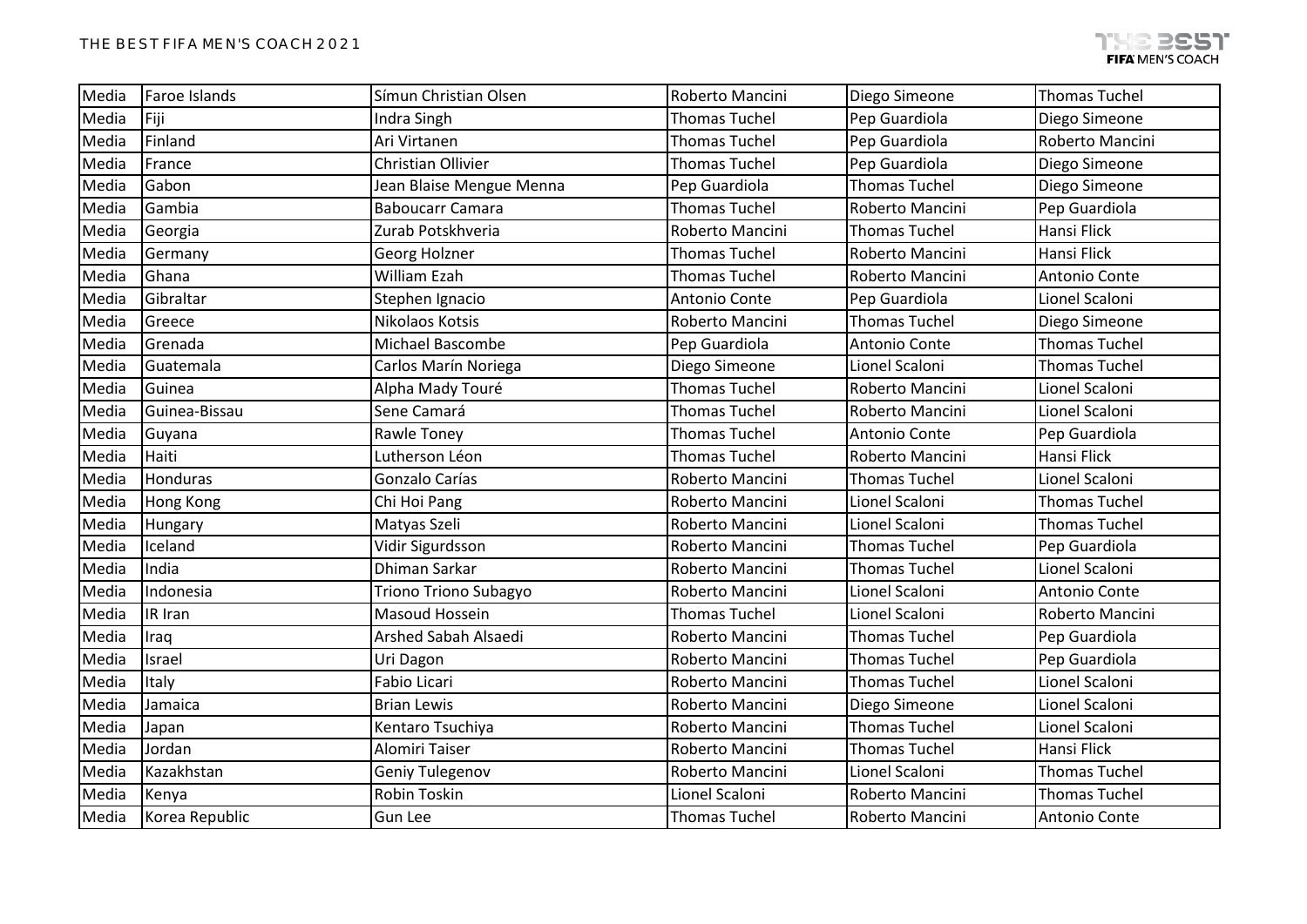| Media | Kosovo           | Valon Konushevci                      | Roberto Mancini      | <b>Thomas Tuchel</b> | Diego Simeone        |
|-------|------------------|---------------------------------------|----------------------|----------------------|----------------------|
| Media | Kuwait           | Sattam Al Sahli                       | Roberto Mancini      | <b>Thomas Tuchel</b> | Lionel Scaloni       |
| Media | Kyrgyz Republic  | <b>Bakyt Shukuraliev</b>              | <b>Thomas Tuchel</b> | Roberto Mancini      | Lionel Scaloni       |
| Media | Laos             | Ekasanh Thipphachack                  | Roberto Mancini      | <b>Thomas Tuchel</b> | Pep Guardiola        |
| Media | Latvia           | <b>Ilvars Koscinkevics</b>            | Roberto Mancini      | Lionel Scaloni       | <b>Thomas Tuchel</b> |
| Media | Lebanon          | Mike Chalhoub                         | Roberto Mancini      | Lionel Scaloni       | Antonio Conte        |
| Media | Lesotho          | Moorosi Tsiane                        | <b>Hansi Flick</b>   | <b>Thomas Tuchel</b> | Pep Guardiola        |
| Media | Liberia          | Anthony Kokoi                         | <b>Thomas Tuchel</b> | Roberto Mancini      | Pep Guardiola        |
| Media | Libya            | Haithem Elamari                       | <b>Thomas Tuchel</b> | Diego Simeone        | Hansi Flick          |
| Media | Liechtenstein    | <b>Ernst Hasler</b>                   | Pep Guardiola        | Roberto Mancini      | Hansi Flick          |
| Media | Lithuania        | Mindaugas Augustis                    | <b>Thomas Tuchel</b> | Roberto Mancini      | Pep Guardiola        |
| Media | Luxembourg       | Petz Lahure                           | Roberto Mancini      | <b>Thomas Tuchel</b> | Lionel Scaloni       |
| Media | Macau            | Pedro Maia                            | <b>Thomas Tuchel</b> | Antonio Conte        | Pep Guardiola        |
| Media | Madagascar       | Michel Ramboa                         | <b>Thomas Tuchel</b> | Hansi Flick          | Pep Guardiola        |
| Media | Malawi           | Peter Kanjere                         | <b>Thomas Tuchel</b> | Roberto Mancini      | Pep Guardiola        |
| Media | <b>Maldives</b>  | Shimaaz Ali                           | Hansi Flick          | Pep Guardiola        | <b>Thomas Tuchel</b> |
| Media | Mali             | Boubacar Diakité                      | <b>Thomas Tuchel</b> | <b>Hansi Flick</b>   | Lionel Scaloni       |
| Media | Malta            | Jesmond Moore                         | Roberto Mancini      | <b>Thomas Tuchel</b> | Hansi Flick          |
| Media | Mauritania       | <b>Brahim Sow Deïna</b>               | Roberto Mancini      | <b>Thomas Tuchel</b> | Lionel Scaloni       |
| Media | <b>Mauritius</b> | Azmaal Hydoo                          | <b>Thomas Tuchel</b> | Roberto Mancini      | Pep Guardiola        |
| Media | Mexico           | Francisco Javier González Chávez      | Pep Guardiola        | Hansi Flick          | Roberto Mancini      |
| Media | Moldova          | <b>Miron Goihman</b>                  | <b>Thomas Tuchel</b> | Roberto Mancini      | Hansi Flick          |
| Media | Mongolia         | Enkhtuvshin Tserensodnom              | Roberto Mancini      | <b>Thomas Tuchel</b> | Hansi Flick          |
| Media | Montenegro       | Danilo Mitrović                       | Pep Guardiola        | Roberto Mancini      | <b>Thomas Tuchel</b> |
| Media | Montserrat       | <b>Basil Chambers</b>                 | Pep Guardiola        | <b>Thomas Tuchel</b> | Roberto Mancini      |
| Media | Morocco          | Jalal Bouzrara                        | <b>Thomas Tuchel</b> | Roberto Mancini      | Diego Simeone        |
| Media | Mozambique       | Narciso Nhacila                       | <b>Thomas Tuchel</b> | Diego Simeone        | Roberto Mancini      |
| Media | Namibia          | Hesron Ntusi Kapanga                  | <b>Thomas Tuchel</b> | Pep Guardiola        | Diego Simeone        |
| Media | Netherlands      | Jaap de Groot                         | Roberto Mancini      | <b>Thomas Tuchel</b> | Pep Guardiola        |
| Media | New Caledonia    | Martin Charmasson                     | Roberto Mancini      | Pep Guardiola        | <b>Thomas Tuchel</b> |
| Media | New Zealand      | <b>Michael Trent Burgess</b>          | Roberto Mancini      | <b>Thomas Tuchel</b> | Pep Guardiola        |
| Media | Nicaragua        | <b>Marlon Guillermo Rosales Perez</b> | Roberto Mancini      | <b>Thomas Tuchel</b> | Lionel Scaloni       |
| Media | Niger            | Abdel Malik Koudizé                   | <b>Thomas Tuchel</b> | Roberto Mancini      | Pep Guardiola        |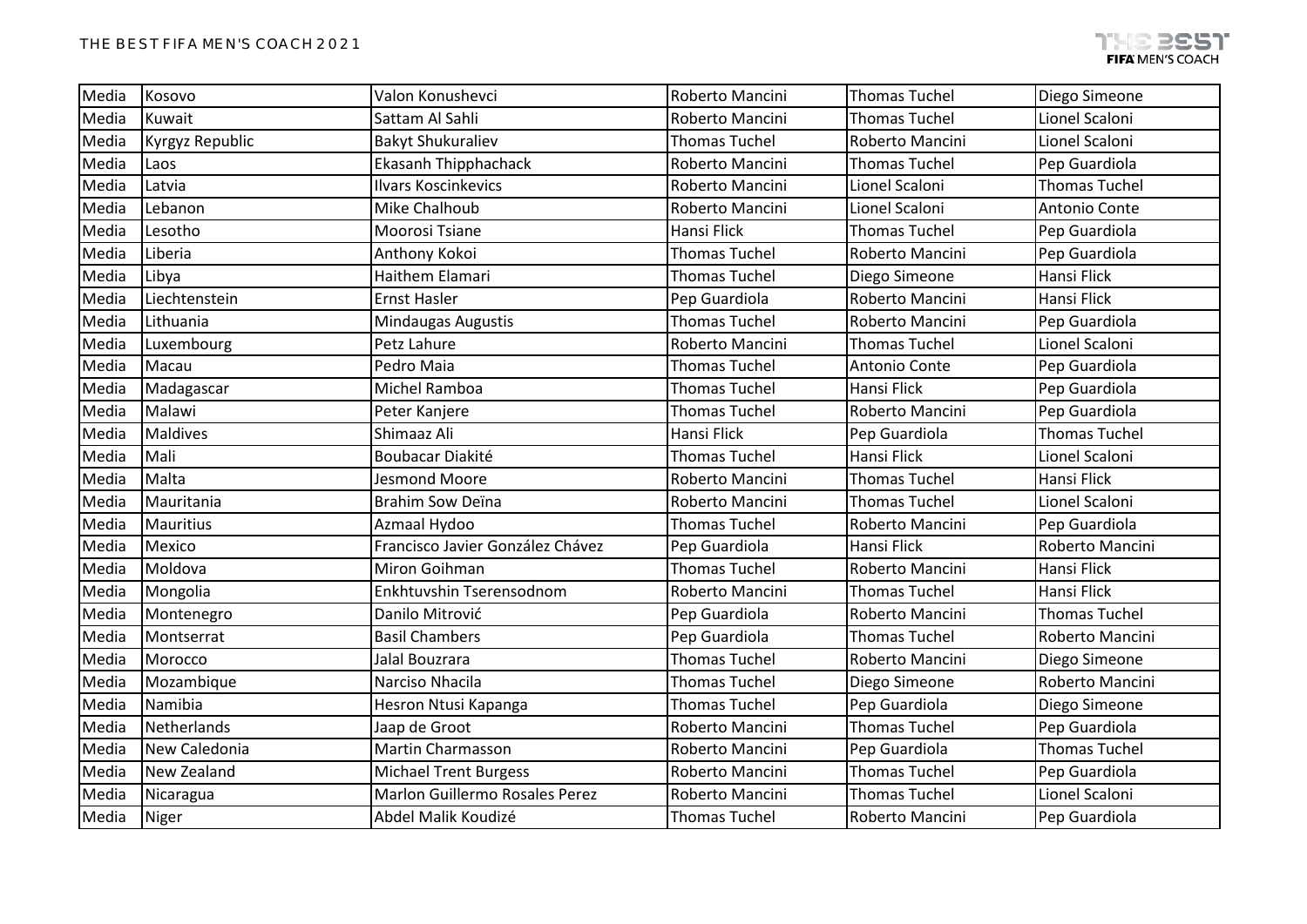| Media | Nigeria             | Christian Okpara               | Roberto Mancini      | <b>Thomas Tuchel</b> | Pep Guardiola        |
|-------|---------------------|--------------------------------|----------------------|----------------------|----------------------|
| Media | North Macedonia     | Mijalche Durgutov              | Roberto Mancini      | Hansi Flick          | Pep Guardiola        |
| Media | Northern Ireland    | Mark Mcintosh                  | Roberto Mancini      | <b>Thomas Tuchel</b> | Pep Guardiola        |
| Media | Norway              | Morten Pedersen                | Pep Guardiola        | <b>Thomas Tuchel</b> | Roberto Mancini      |
| Media | Oman                | <b>Ashok Purohit</b>           | Hansi Flick          | <b>Thomas Tuchel</b> | Roberto Mancini      |
| Media | Pakistan            | Alam Zeb Safi                  | Diego Simeone        | Roberto Mancini      | Antonio Conte        |
| Media | Palestine           | Majdi Qasem                    | <b>Thomas Tuchel</b> | Diego Simeone        | Antonio Conte        |
| Media | Panama              | David Samudio Garay            | Hansi Flick          | Roberto Mancini      | <b>Thomas Tuchel</b> |
| Media | Paraguay            | Edgar Cantero Delgado          | Roberto Mancini      | <b>Thomas Tuchel</b> | Lionel Scaloni       |
| Media | Peru                | Pedro Eduardo Canelo Quispe    | <b>Thomas Tuchel</b> | Lionel Scaloni       | Hansi Flick          |
| Media | Philippines         | Ryan Fenix                     | Roberto Mancini      | <b>Thomas Tuchel</b> | Hansi Flick          |
| Media | Poland              | Michal Pol                     | Roberto Mancini      | <b>Thomas Tuchel</b> | Lionel Scaloni       |
| Media | Portugal            | Vítor Serpa                    | Hansi Flick          | <b>Thomas Tuchel</b> | Pep Guardiola        |
| Media | <b>Puerto Rico</b>  | Esteban Pagan                  | <b>Thomas Tuchel</b> | Roberto Mancini      | Lionel Scaloni       |
| Media | Qatar               | Ali Almosllamani               | Roberto Mancini      | Antonio Conte        | Pep Guardiola        |
| Media | Republic of Ireland | Philip Quinn                   | Pep Guardiola        | <b>Thomas Tuchel</b> | Roberto Mancini      |
| Media | Romania             | Theodor Jumatate               | <b>Thomas Tuchel</b> | Roberto Mancini      | Diego Simeone        |
| Media | Russia              | Oleg Koshelev                  | <b>Thomas Tuchel</b> | Pep Guardiola        | Roberto Mancini      |
| Media | Rwanda              | Jean de Dieu Dukuze            | Roberto Mancini      | <b>Thomas Tuchel</b> | Hansi Flick          |
| Media | San Marino          | Elia Gorini                    | <b>Thomas Tuchel</b> | Roberto Mancini      | Pep Guardiola        |
| Media | Saudi Arabia        | Sultan Almohwas                | <b>Thomas Tuchel</b> | Pep Guardiola        | Diego Simeone        |
| Media | Scotland            | Stephen Halliday               | Pep Guardiola        | Roberto Mancini      | Lionel Scaloni       |
| Media | Senegal             | Mamadou Salif Diallo           | Antonio Conte        | Lionel Scaloni       | Pep Guardiola        |
| Media | Serbia              | Milan Rašević                  | Roberto Mancini      | <b>Thomas Tuchel</b> | Lionel Scaloni       |
| Media | Seychelles          | <b>Gerard Leonard Govinden</b> | Roberto Mancini      | <b>Thomas Tuchel</b> | Hansi Flick          |
| Media | Sierra Leone        | Sahr Morris Jr                 | Roberto Mancini      | Lionel Scaloni       | Diego Simeone        |
| Media | Singapore           | David Lee                      | Roberto Mancini      | <b>Thomas Tuchel</b> | Diego Simeone        |
| Media | Slovakia            | Michal Zeman                   | Roberto Mancini      | <b>Thomas Tuchel</b> | Antonio Conte        |
| Media | Slovenia            | Anže Bašelj                    | <b>Thomas Tuchel</b> | Roberto Mancini      | Diego Simeone        |
| Media | Solomon Islands     | Simon Abana                    | Roberto Mancini      | <b>Thomas Tuchel</b> | Pep Guardiola        |
| Media | Somalia             | <b>Gamadiid Guurre</b>         | Roberto Mancini      | Lionel Scaloni       | Pep Guardiola        |
| Media | South Africa        | Robert Marawa                  | Pep Guardiola        | Roberto Mancini      | Hansi Flick          |
| Media | South Sudan         | John Kayanga                   | <b>Thomas Tuchel</b> | Antonio Conte        | Pep Guardiola        |